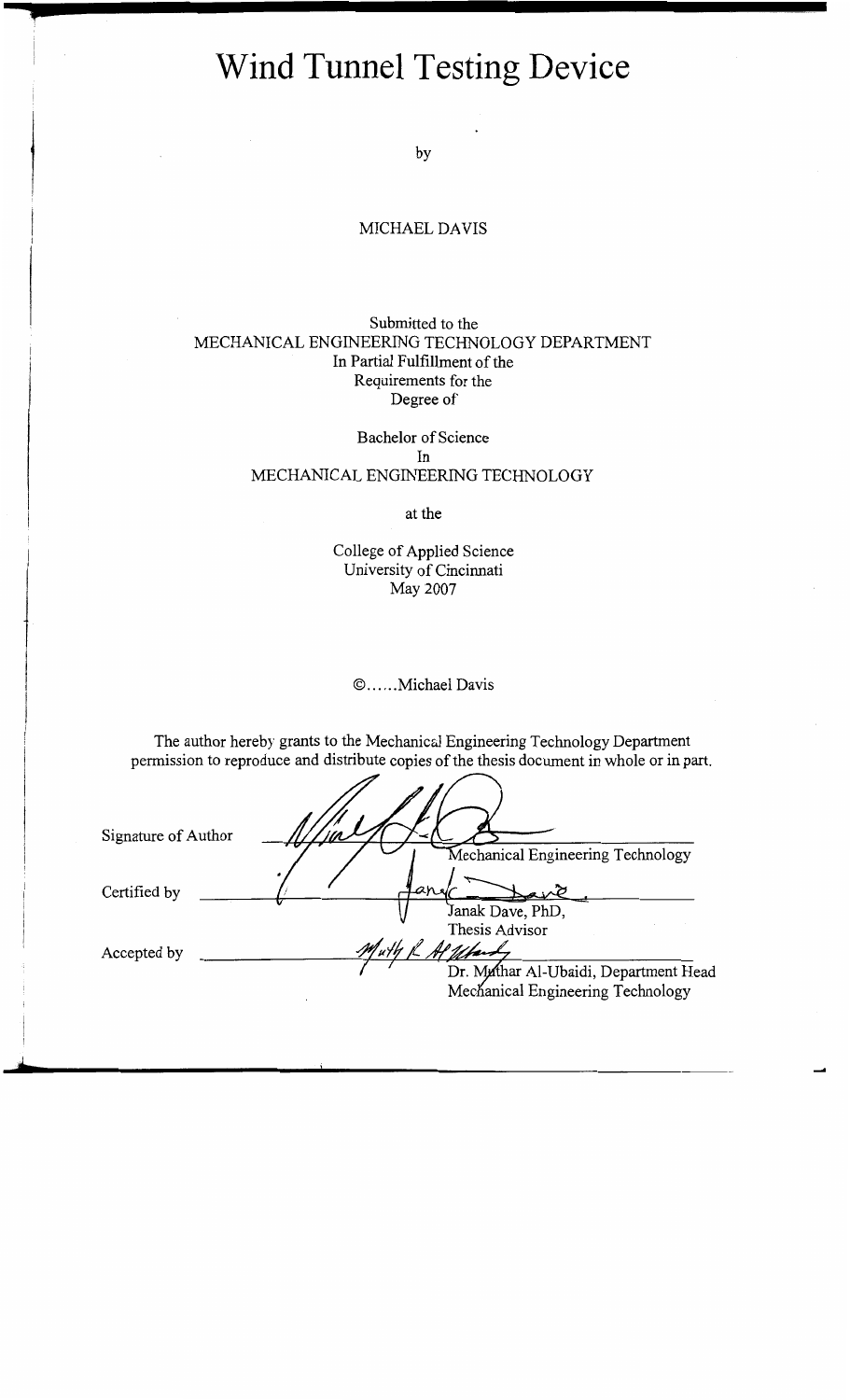# **WIND TUNNEL WITH WING TESTING DEVICE**

**Michael Shane Davis**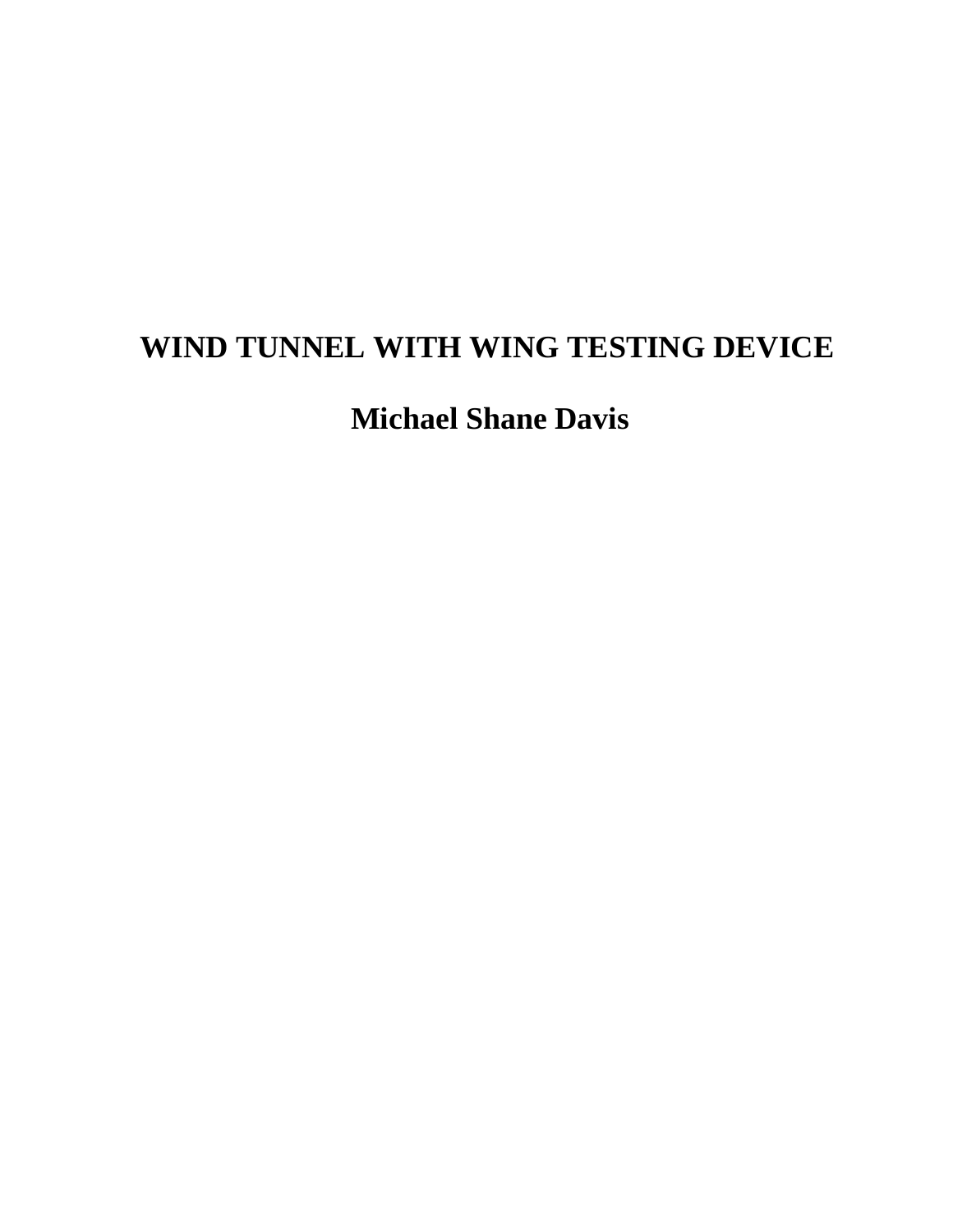### **ABSTRACT**

Currently no lab study exists to supplement the CAS Fluid Mechanics lecture on Bernoulli's Equation, so students are faced with the challenge of trying to understand Bernoulli's Equation without any supplemental learning tools.Wind tunnels are designed to help people study and understand how air and fluid flow over or around objects in space. Most wind tunnels are very large and are extremely expensive, which means they are often unattainable for students to use.

Surveyed MET students showed a strong interest in using the wind tunnel to test the air velocity over a wing, air pressure at various points, laminar and turbulent flow, and data repeatability. These important aspects are necessary to support the learning process and supplement the theory behind Bernoulli's Equation. .

The projected price range for this new design is projected to be no greater than \$2100 dollars at the added 20% maximum, and will be completed for a demonstration on May 1st, 2007. The next important date will be the Tech Expo on May 16th, 2007. The final oral presentation and report for the wind tunnel and testing device will be due on June  $6<sup>th</sup>$ , 2007.

The Wind Tunnel Testing Device for this project is relatively smaller in size, low cost, and transportable. This device utilizes a wind tunnel built by my partner, Brad Taylor, as well as a system used to collect test data, designed and constructed by myself. This system is very simplified to allow students the ability to run this device with little complication and previous knowledge.

The process began with the presentation to the MET Department during the fall quarter to discuss the need for a wind tunnel with testing capabilities for the MET students. Approval was granted from the MET Department to design and construct a wind tunnel testing device. After this surveys were dispersed throughout the MET students and faculty to determine what characteristics they would like to see on this testing device. The survey data was collected and used to produce a chart that helped determine the desired engineering characteristics that were implemented in the testing device.

The designing of the wind tunnel testing device began with hand sketches that next turned into isometric drawings and then to three-dimensional product drawings. This process took place during winter quarter. A design freeze was placed on the design phase in mid quarter to allow enough time to order the necessary materials for the building phase of the project so the project could be completed in time for Tech Expo.

Construction, assembly, and testing phases began at the start of spring quarter. Once construction and assembly phases were complete, a test run was conducted with our advisor present in order to meet proof of design. After passing proof of design, more testing was done and all minor glitches were worked out in order to ensure that the device met customers' requirements as well as having the best possible prototype for show at the Tech Expo. All phases were completed when the wind tunnel testing device was displayed for the critics at tech expo.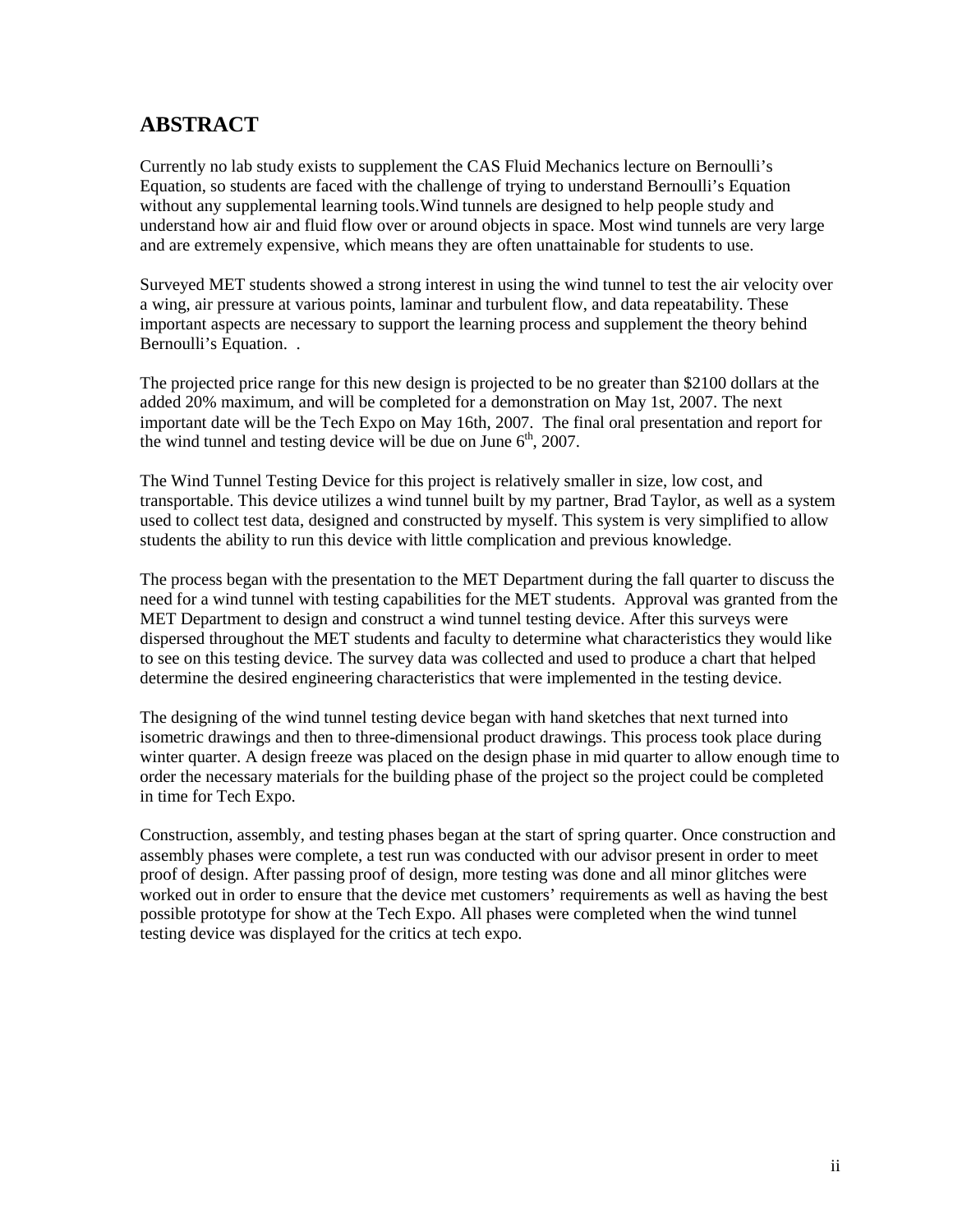# **TABLE OF CONTENTS**

### **LIST OF FIGURES**

|--|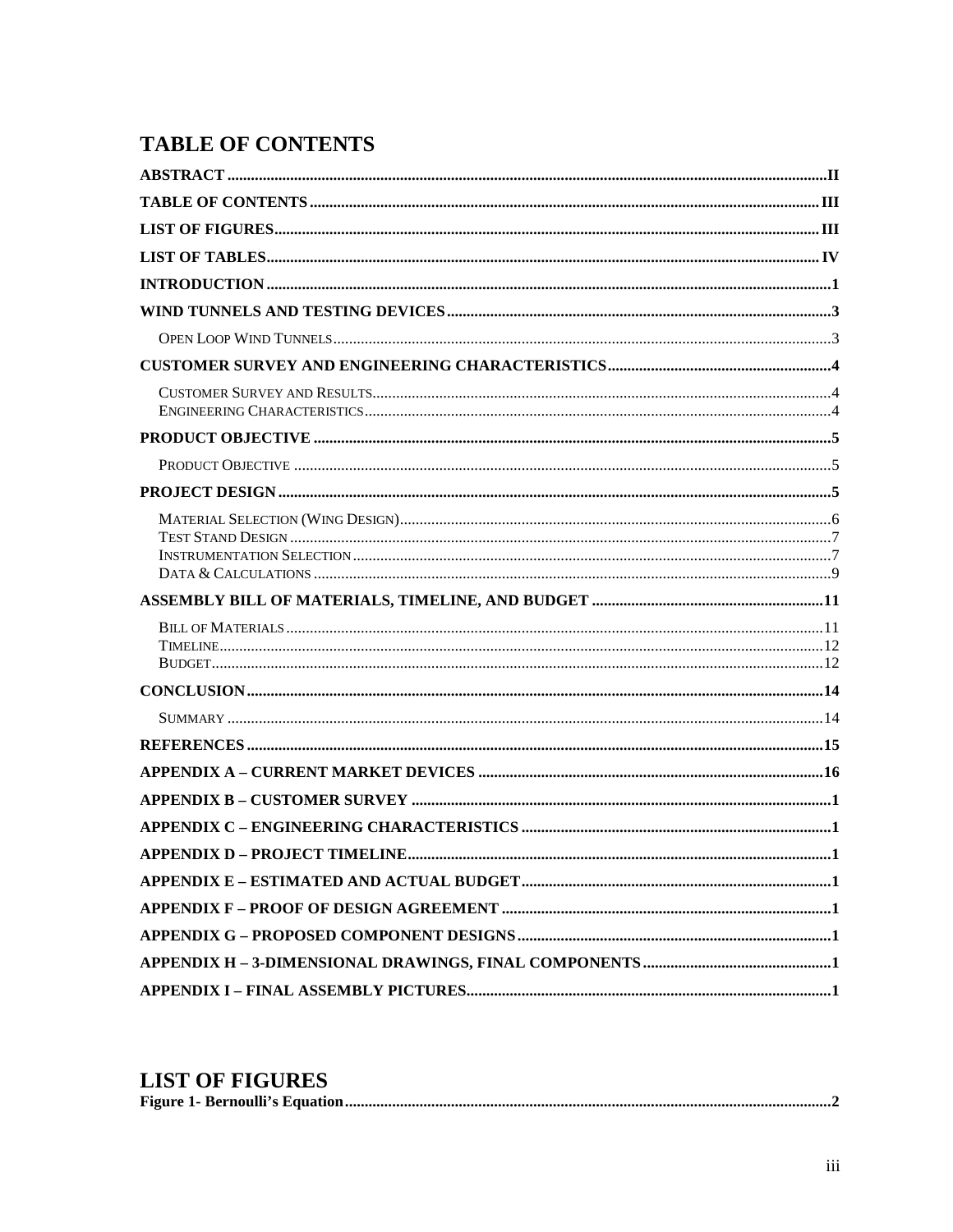| Figure 4- WT4401- Laboratory Grade Benchtop Wind-Tunnel with Instrumentation from OMEGA® |  |
|------------------------------------------------------------------------------------------|--|
|                                                                                          |  |
|                                                                                          |  |
| Figure 6- Wheatstone Bridge configuration                                                |  |
|                                                                                          |  |
|                                                                                          |  |
|                                                                                          |  |
|                                                                                          |  |
|                                                                                          |  |
|                                                                                          |  |
|                                                                                          |  |

# **LIST OF TABLES**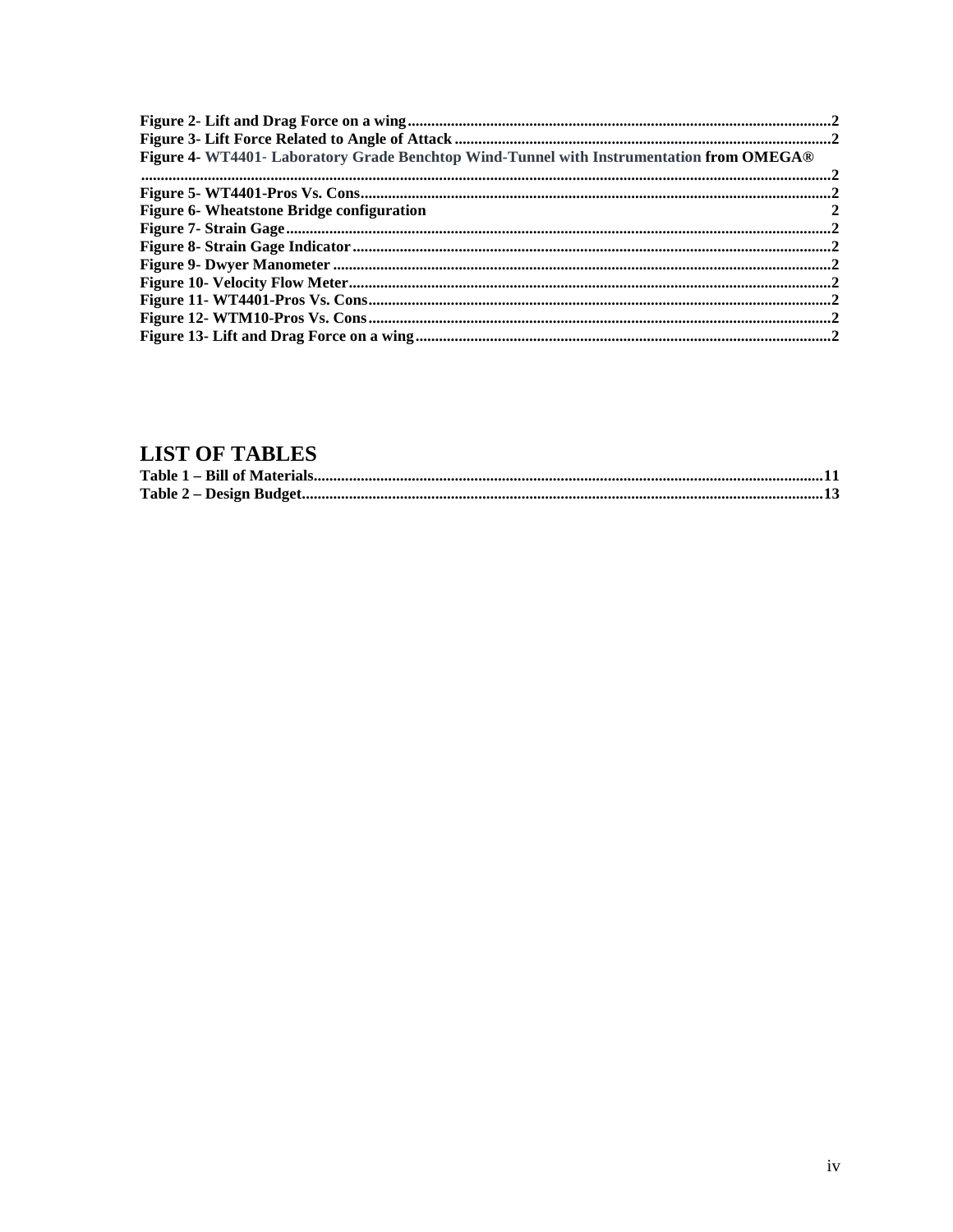# **INTRODUCTION**

At this time there is no laboratory experiment to supplement the CAS Fluid Mechanics lecture where MET students learn the basics of Bernoulli's Equation, laminar and turbulent flow, and the forces and pressures acting on a wing. Students are constantly faced with the trial of understanding Bernoulli's Equation without any supplemental learning tools.

This project is designed to elaborate on the teachings of Bernoulli's Equation that are learned in fluid mechanics along with the relationship between pressure, velocity and density. This is because there is currently no primary lab experiment to accompany the lecture in this subject. This allows students to better understand the basic principles of the pressure vs. velocity relationship as well as the lift force vs. angle of attack relationship.



**Figure 1-Bernoulli's Equation**

Bernoulli's equation is relatively simple. As the area in the tunnel decreases the velocity increases. When the velocity increases the pressure decreases. This is shown in the equation illustrated in the figure above. It may be better understood when referring to an airfoil. The increased velocity causes the pressure to drop on the top of the wing profile resulting in lift force. By referring to figure 2 below, you will see how lift occurs based on the pressure/velocity difference on the top and bottom of the airfoil. Students are able to measure the pressure with a manometer and the velocity with a velocity flow meter. Given the density of air they are able to relate these values and principles to Bernoulli's equation and how lift on a wing is caused.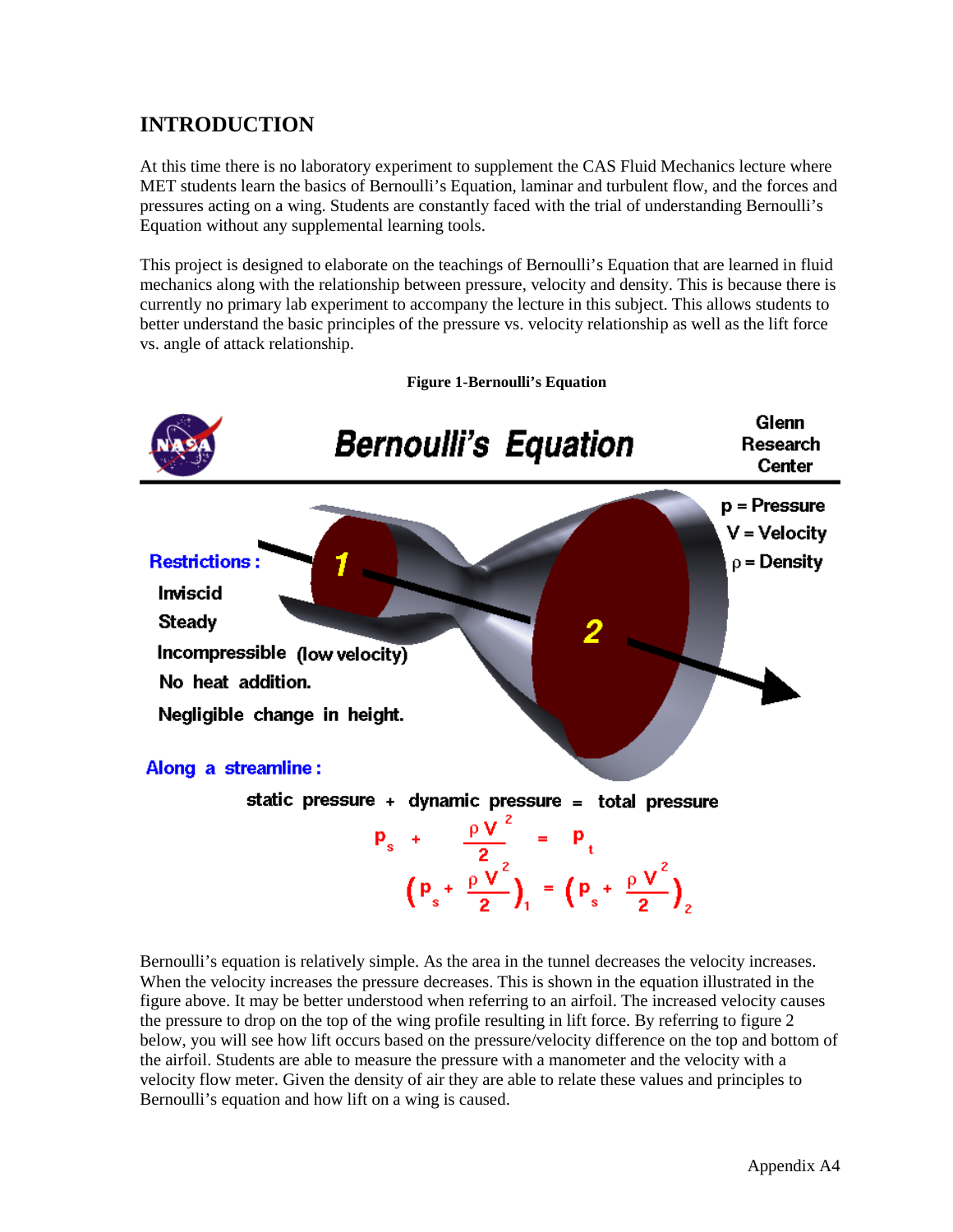**Figure 2- Lift and Drag Force on a wing**

<span id="page-6-0"></span>

As seen in the Figure 3 below, the airfoil is able to be turned to different angles of attack. As the angle of the wing increases, the lift will also increase. When the angle of the wing increases, this is what causes the higher velocity air on the top of the wing and the lower velocity air on the bottom of the wing. This results in different pressures and lift forces. This only works until the stall angle is reached. Once this point is reached the lift will begin to decrease again. The lift force cause by these changes is measured with a strain gages

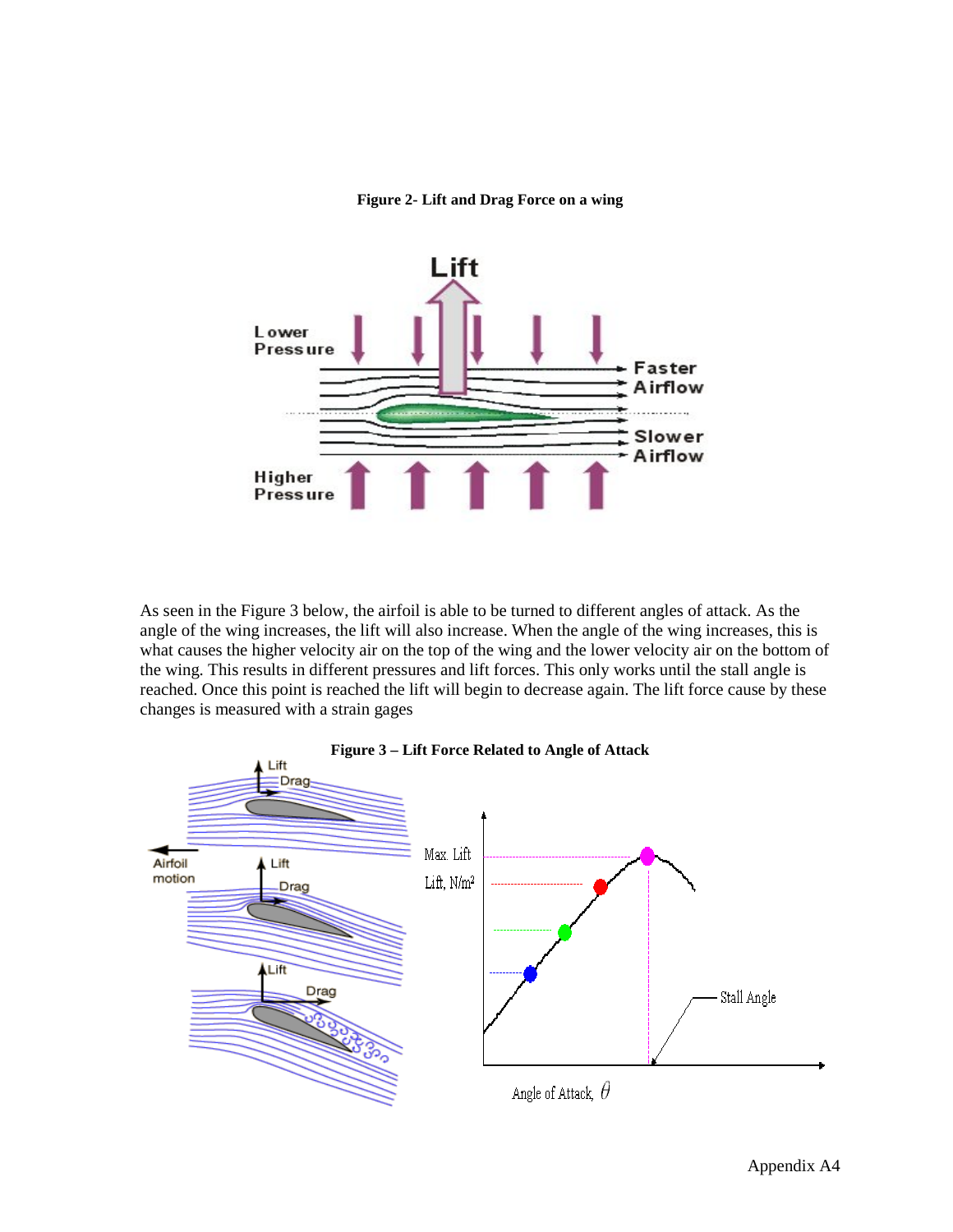This wind tunnel is easy to operate as well as serving as a reliable test fixture. This fixture will help the students in their quest to demonstrate correct theory and use it to supplement their lecture material. This is accomplished by providing accurate and reliable experimental data. This piece of equipment is also easy for the students and instructors to maintain, operate, and calibrate.

### **WIND TUNNELS AND TESTING DEVICES**

There are wind tunnels on the market that are fully able to complete these tests, but they are unattainable due to cost and size. The following discusses other products on the market and some of the pros and cons associated with these models. With this information it will help you understand the concept behind this design and why it was chosen for this application.

### *OPEN LOOP WIND TUNNELS*

"OMEGA's state-of-the-art wind tunnel is designed to give a highly uniform flow rate over a 6" test section. A powerful 12 amp motor varying from 0 to 10,000 RPM is adjusted to give a particular flow rate by a precise motor control unit. Each wind tunnel is supplied with an NIST traceable certificate. The uniform flow rate is determined by monitoring a highly repeatable differential pressure sensor which has been calibrated to an individual wind tunnel as a system. Each wind tunnel is supplied with two restrictive plates for achieving optimum low flow rates. The established differential pressure measurements versus flow rates are listed from 25 to 9000 FPM. Calibration sheets are included which make calibrating different flow sensors simple [7]." This tunnel costs \$11,700. Shown in figure 4.



**Figure 4 - WT4401**- **Laboratory Grade Benchtop Wind-Tunnel with Instrumentation from OMEGA®**

"The new WTM-1000 mini wind tunnel from OMEGA® gives a highly uniform flow rate at 4 selectable fixed air speeds, yet it costs less than competitive brands. The fixed air speeds range from 2.5 m/s (492 fpm) to 15 m/s (2953 fpm). With the remote option, the user can control and vary the wind tunnel air speed externally by connecting a potentiometer. The internal 10 cm (4") diameter test chamber is large enough to accommodate either hot-wire or vane-type anemometers. The unit is powered by 90 to 250 Vac. Each WTM-1000 comes with an NIST calibration certificate for the 4 fixed air speeds [7]." This model costs \$2,995. Shown in figure 5.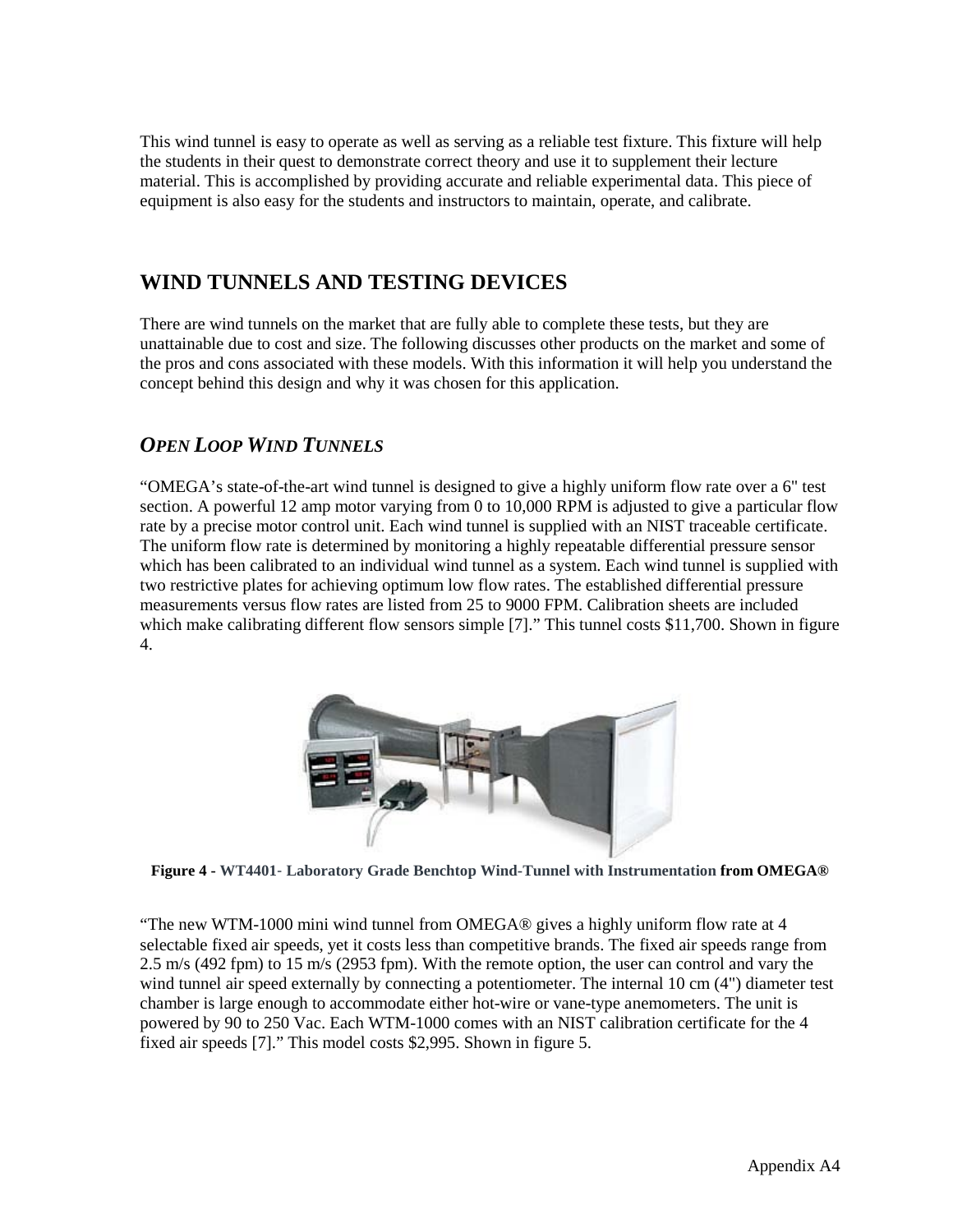

**Figure 5 - WTM-1000 mini wind tunnel from OMEGA®**

## **CUSTOMER SURVEY AND ENGINEERING CHARACTERISTICS**

### *CUSTOMER SURVEY AND RESULTS*

A customer survey was created and issued to students for this proposed to help us better understand what a student may be looking for in a testing device like ours. The survey asked students to rate the importance level of Design characteristics, as well as what they would like to be able to learn from using the testing apparatus as well. A copy of the customer survey can be found in Appendix B. Questions were asked on the following qualities:

- Safe operation of device
- Operators Manual
- Ease of use
- Adjustability of fan
- **Portability**
- Low Cost

Post completion of the surveys provided us with the results of what the students would like to see in this device. Ranging from greatest importance to least importance attributes desired were as follows: Data supplements theory, Adjustability of the fan, Ease of use, and Instruction manual.

For the satisfaction with current market devices, the highest quality out of the nine listed qualities was yet again safe operation of the device, followed by durability of device, ease of setting up, and portability. Ease of use and adjustability were at the bottom of the list for satisfaction. The movability of the fixture was of least importance to the students.

#### *ENGINEERING CHARACTERISTICS*

The engineering characteristics were taken from the QFD n order to determine what characteristics the new cost efficient student test version of the wind tunnel needed to include. A copy of the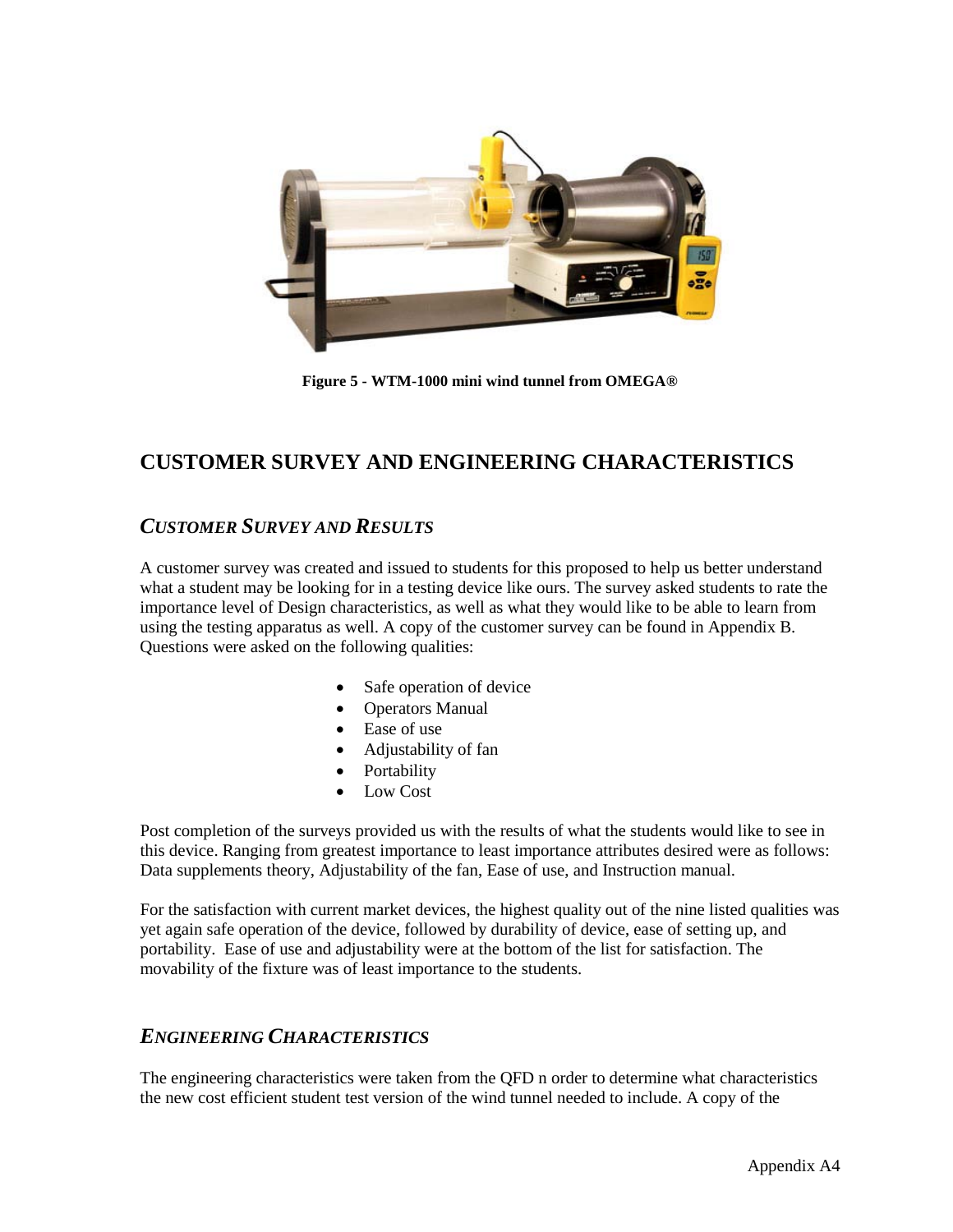Engineering Characteristics can be found in Appendix C at the end of the report.

Based on the results of the engineering characteristics portion of the QFD, being able to test the air velocity over the wing profile was very important. Also of great importance to the customer was the ability to test the air pressure at different points of the wing as well as how the fluid flow acts on the wing. Another point of importance was making an affordable test apparatus and being able to operate the test fixture with ease.

## **PRODUCT OBJECTIVE**

### *PRODUCT OBJECTIVE*

Based on the results gathered from the potential customer survey and the QFD, this project was designed to include a simple, mounted test set-up for ease of operation and ease of use. This allows the students understand the relationship between pressure, velocity and density in a less complicated environment. This project was necessary because there was currently no way for the students to be able to relate the material to real life without being able to see touch and experiment with a piece of equipment that will allow them to learn the basic principals of aerodynamics.

## **PROJECT DESIGN**

The process of designing an airfoil was derived from knowledge of the geometry and the pressure distribution over a surface submersed in some type of fluid flow. The goal of an airfoil design varies. Some airfoils are designed to produce low drag (and may not be required to generate lift at all). Some sections may need to produce low drag while producing the given amount of lift. In some cases the drag doesn't really matter—it is maximum lift that is important. The section may be required to achieve this performance with a constraint of thickness, pitching moment, off design performance, or other unusual constraints. A copy of the Proof of Design Agreement can be found in Appendix F of this report.

One approach to airfoil design was to use a wing profile that has already been published. This "design by authority" method worked well because the design problem coincides with the goals of the original airfoil. This was not the case, although some existing airfoils were good enough for the application. In these cases airfoils could be chosen from catalogs such as Abbott and Von Doenhoff's Theory of Wing Sections .

When designing the airfoil used in this application, a combination of designing the actual physical wing so it could be used in the environment that it was placed in and using a profile that already existed was utilized. The advantage to this approach was that there was available test data to later compare the test results with for similar airfoil designs. Also when this approach was taken, no unexpected surprises such as early stall are likely. Also other tools are now sufficiently refined that one can be reasonably sure that the desired predicted performance can be achieved. The use of "designer airfoils" specifically tailored to the needs of a given project is now very common. This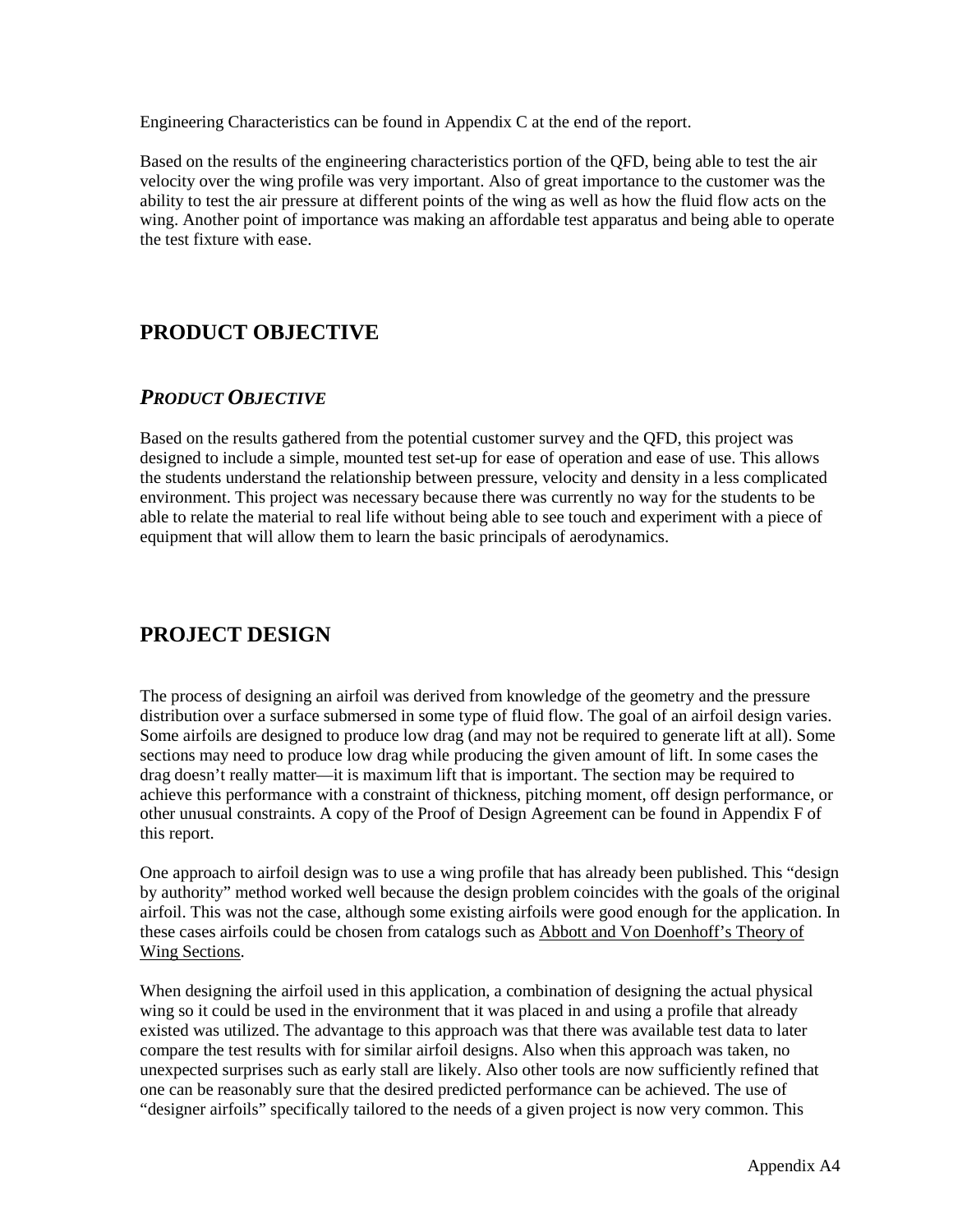section deals with the process of custom airfoil design, also incorporating the "design by authority" method.

Wing Profile chosen:

NACA 2415 At 0 degrees of attack CL=0.3 Cord Length=6" Wing Span=6'

The NACA five-digit series describes more complex airfoil shapes. The first digit (left most digit), when multiplied by .15, gives the sections lift coefficient, CL. The second and third digits, when divided y 2, give *p*, the distance of maximum camber from the leading edge (as percent of the cord).

The forth and fifth digits give the maximum thickness of the airfoil (as percent of the cord)

A copy of the Proof of Design Agreement can be found in Appendix F of this report.

### *MATERIAL SELECTION (WING DESIGN)*

For the wing design a lightweight yet sturdy wing was developed. In order to make the wing lightweight,  $1/8$ " x  $1/8$ " balsa wood strips were used to construct the skeleton of the wing. The skeleton was designed following specifications for the shape of a standard NACA 2415 wing profile. First the teardrop shaped ends were formed, and then two more tear drop shapes were formed and spaced two inches apart in parallel to the two ends. These were temporarily held in place by pins stuck through them into the work bench. Next, 8 cross members were cut and space laterally across the tear shaped pieces. These were then pinned and all were glued together with model airplane glue. Once these pieces had dried in the wings shape, a 6"x 6" x 1/16" balsa sheet was applied to both sides to form the complete shape of the wing. This was glued down and left to dry. Once dry  $\frac{1}{2}$ " tubing was arranged throughout the flat sides of the wing in order to serve as pressure taps. Holes were drilled into the end of the wing where clear plastic tubing was inserted and connected to the pressure taps. This plastic tubing was run through the test section and connected to the manometer in order to read the pressure difference on the wing. Once this was complete the wing was covered with red laminate and ironed on in order to reduce friction and seal off any other holes in the wing besides the pressure taps. The next step was installing a slim aluminum bar into the cross section of the wing so it could be mounted onto the test section. Calculation for the beam were not necessary, it only had to be capable of holding the wing. The final step was installing the strain gages onto the arm so that the lift force could be calculated. These gages had to be installed in a Wheatstone Bridge configuration because that is what is required for an accurate bending application reading. This configuration is shown in figure 6.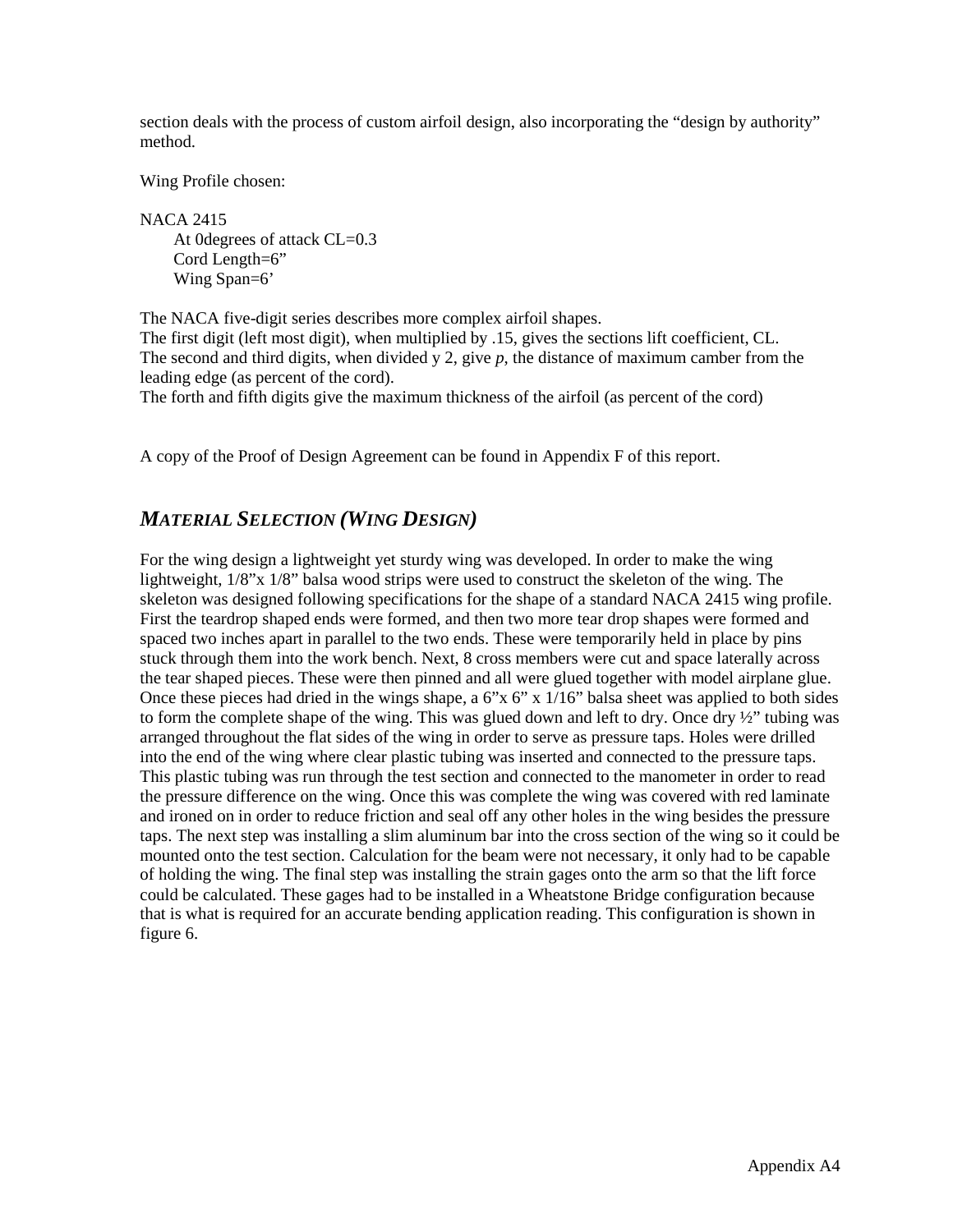#### **Figure 6 – Wheatstone Bridge Configuration**



### *TEST STAND DESIGN*

The test stand was originally going to be built from metal but it ended up being too expensive. It ended up being built from 2"x 4"s and plywood that was donated. The frame was cut to 12' in length and 4' wide to accommodate the wind tunnel and to allow enough room for the instrumentation to be mounted. The frame was covered with  $\frac{3}{4}$ " plywood for durability. All joints were cut on a 45 degree angle, glued and screwed together for added strength. Next, 6 legs were added in order to support the weight that would be covering the 12' span. The legs were placed in all four corners and two on each side of the middle. The legs were constructed from 2"x 4"s also and were cut on 45 degree angles, glued and screwed for strength. Once this was complete casters were added to the legs on order to make the table mobile. The final step for completing the table was finish sanding and then painting. The table was painted with black acrylic paint.

#### *INSTRUMENTATION SELECTION*

In order to test the force on the wing strain gages had to be purchased. These were purchased from Omega Engineering. The factors considered for the purchase of these gages was based on the beam being aluminum and the size of the beam. With this in mind the gages purchased were SGD-1.5/120-LY13. These are made for aluminum and are 1.5mm and rated for 120Ohms.



#### **Figure 7- Strain Gage**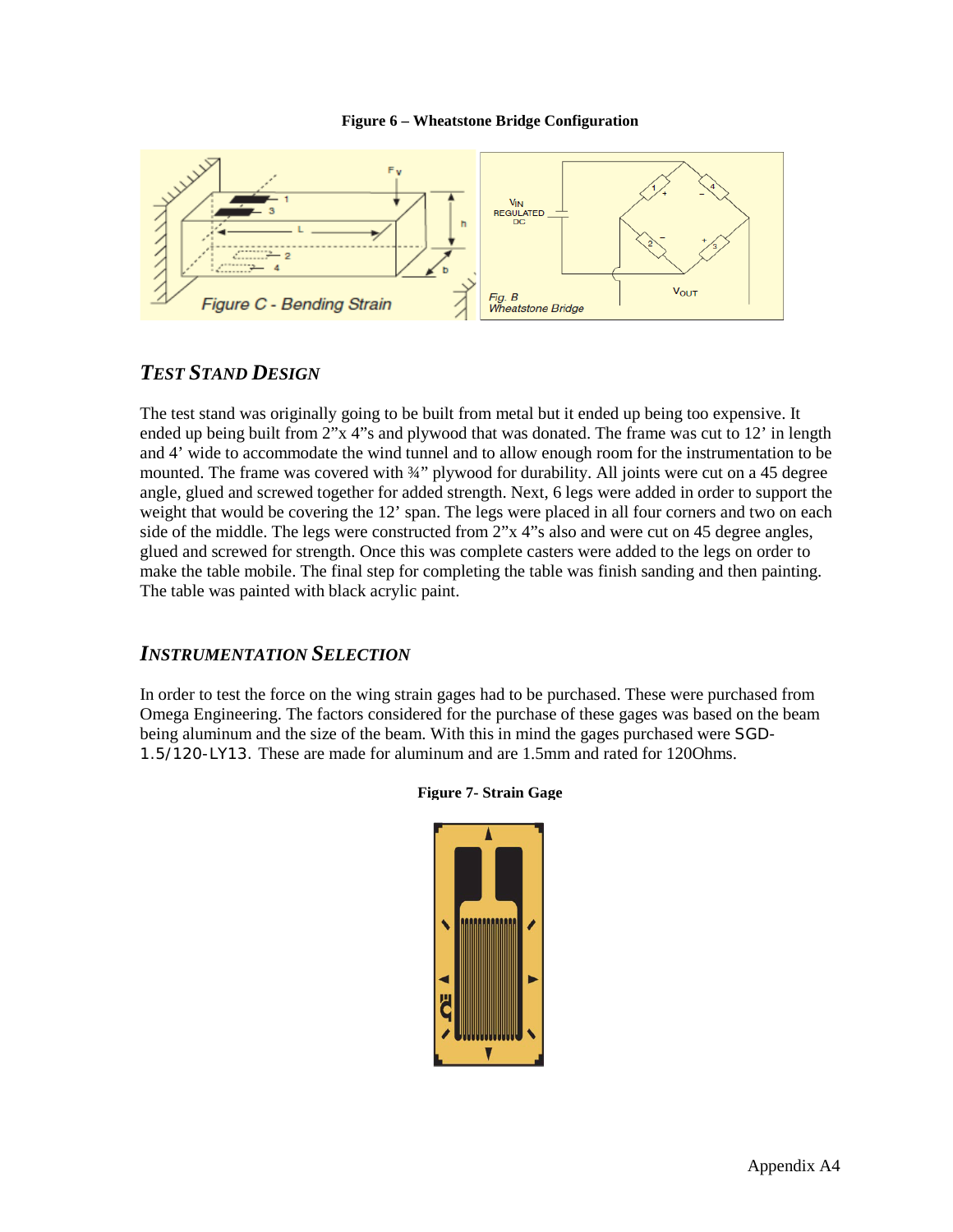The next step was to be able to read the strain. The decision to use the indicator that was use was an easy one because it is the on specifically made for the type of gages that were used in this application. The Strain Gage Indicator was purchased from Omega Engineering.



**Figure 8 - Strain Gage Indicator**

The next requirement was to be able to read the pressure on the wing. To do this it was necessary to purchase a manometer. Because the fan was producing around  $1in/H<sub>2</sub>O$  the manometer had to have roughly a range of 0-3 in/ $H_2O$ . This led to the purchase of an inclined manometer from Dwyer Industries.





The final piece of the puzzle was the velocity flow meter. The velocity flow meter had to be able to read at least 60mph because that is the speed of the air flowing through the tunnel. This led to the purchase of a velocity flow meter from Kurz Industries.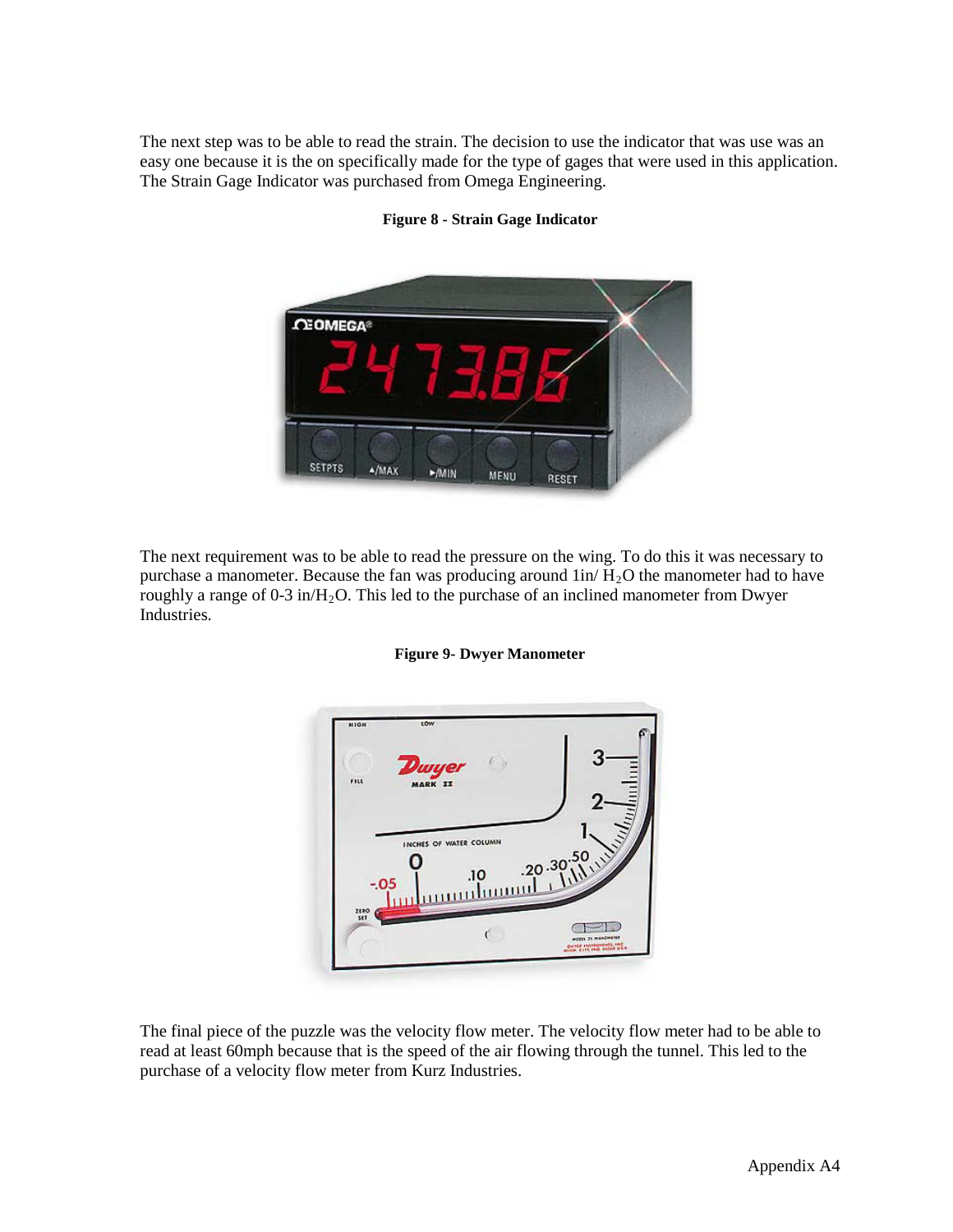#### **Figure 10- Velocity Flow Meter**



### *DATA & CALCULATIONS*

#### **Lift Force**

Wing will was tested at various angle of attack then compared to published values to determine correct lift force

$$
L_f = .5 \times \rho \times V^2 \times \text{wingarea} \times C_L
$$

NACA2415 Lf = .594 lbf

#### **Test Section**

Maximum air velocity  $= 50$  MPH  $(50 * 5280)/3600$  sec = 73.3 ft/sec

12" x 12" test section to accommodate airfoil model of 6" \* 6" This will give us enough room for any instrumentation

Maximum flow rate needed is 4500 CFM  $Q = V * A = (73.3*60 \text{ sec}) * 1 \text{ ft}^2 = 4400 \text{ CFM}$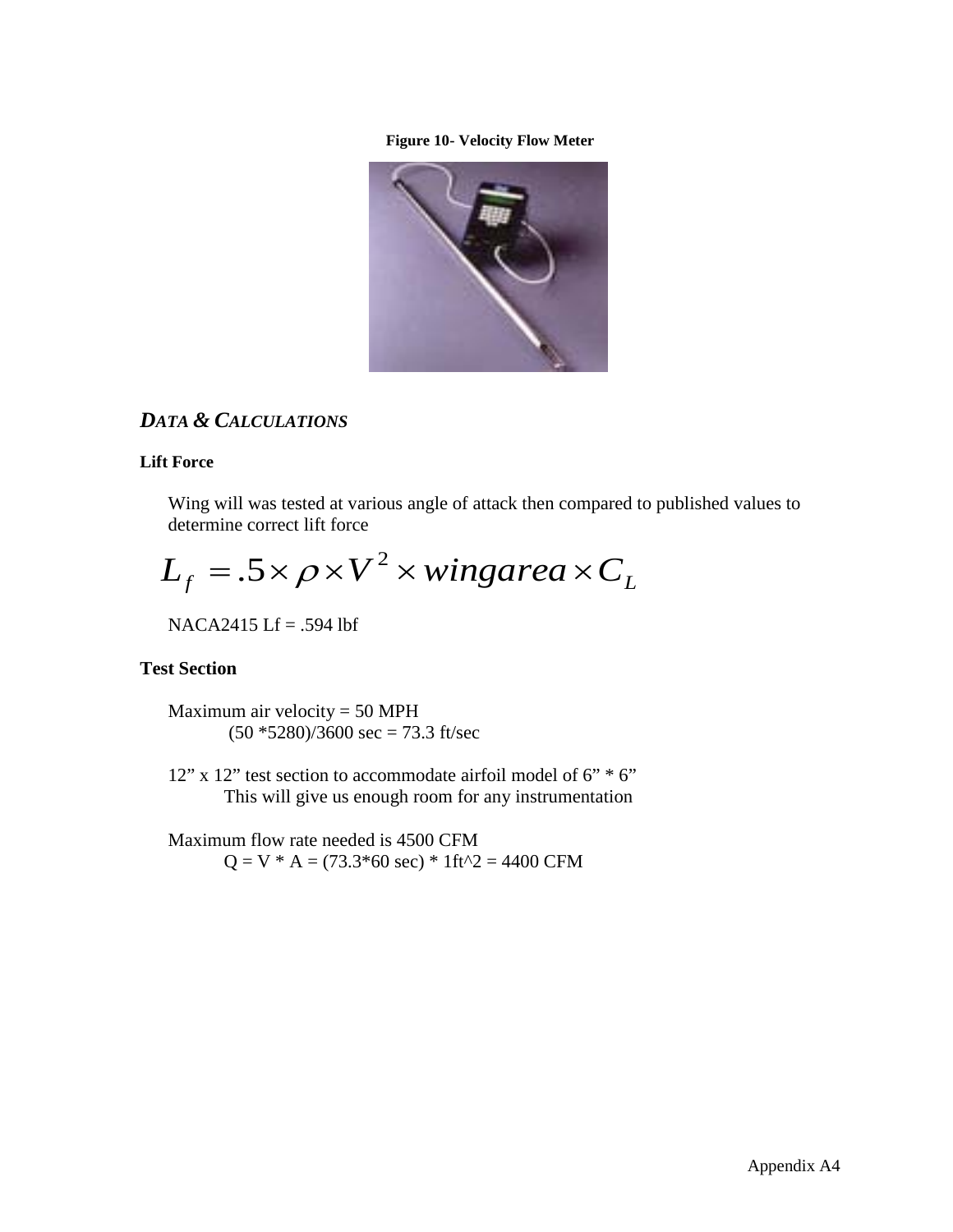### **Published Data**

| Lift $(V)$  | Diag(V)     | Lift(N)   | Drag (N)  |            | Lift Coeff. Drag Coeff. |
|-------------|-------------|-----------|-----------|------------|-------------------------|
|             |             |           |           |            | 0.00083                 |
| $-0.000234$ | 0.000002    | $-7.2804$ | 0.0748    | $-0.16097$ | 0.00165                 |
| $-0.000151$ | 0.000005    | $-4.6980$ | 0.1869    | $-0.10387$ | 0.00413                 |
| $-0.000059$ | 0.000008    | $-1.8357$ | 0.2990    | $-0.04059$ | 0.00661                 |
| 0.000028    | 0.000011    | 0.8712    | 0.4112    | 0.01926    | 0.00909                 |
| 0.000102    | 0.000015    | 3.1735    | 0.5607    | 0.07017    | 0.01240                 |
| 0.000197    | 0.000019    | 6.1292    | 0.7102    | 0.13552    | 0.01570                 |
| 0.000272    | 0.000025    | 8.4627    | 0.9345    | 0.18711    | 0.02066                 |
| 0.000365    | 0.000032    | 11.3562   | 1.1962    | 0.25109    | 0.02645                 |
| 0.000448    | 0.000040    | 13.9385   | 1.4952    | 0.30818    | 0.03306                 |
| 0.000532    | 0.000048    | 16.5520   | 1.7942    | 0.36597    | 0.03967                 |
| 0.000595    | 0.000055    | 18.5121   | 2.0559    | 0.40930    | 0.04546                 |
| 0.000680    | 0.000065    | 21.1567   | 2.4297    | 0.46778    | 0.05372                 |
| 0.000734    | 0.000071    | 22.8368   | 2.6540    | 0.50492    | 0.05868                 |
| 0.000802    | 0.000080    | 24.9525   | 2.9904    | 0.55170    | 0.06612                 |
| 0.000826    | 0.000089    | 25.6992   | 3.3268    | 0.56821    | 0.07356                 |
| 0.000914    | 0.000100    | 28.4371   | 3.7380    | 0.62874    | 0.08265                 |
| 0.000967    | 0.000109    | 30.0861   | 4.0744    | 0.66520    | 0.09008                 |
| 0.001001    | 0.000115    | 31.1439   | 4.2987    | 0.68859    | 0.09504                 |
| 0.001016    | 0.000126    | 31.6106   | 4.7099    | 0.69891    | 0.10413                 |
| 0.001095    | 0.000157    | 34.0685   | 5.8686    | 0.75326    | 0.12976                 |
| 0.001112    | 0.000168    | 34.5975   | 6.2798    | 0.76495    | 0.13885                 |
| 0.001140    | 0.000193    | 35.4686   | 7.2143    | 0.78421    | 0.15951                 |
| 0.001040    | 0.000270    | 32.3573   | 10.0925   | 0.71542    | 0.22315                 |
| 0.000955    | 0.000306    | 29.7127   | 11.4382   | 0.65695    | 0.25290                 |
|             | $-0.000315$ | 0.000001  | $-9.8005$ | 0.0374     | $-0.21669$              |

### **Gathered Data**

| Angle of Attack | Lift(N)   |
|-----------------|-----------|
| -5              | $-9.8005$ |
| $-4$            | $-7.7804$ |
| $-3$            | $-5.7603$ |
| $-2$            | $-3.7402$ |
| $-1$            | $-1.7201$ |
| 0               | 0.3       |
| 1               | 2.3201    |
| 2               | 4.3402    |
| 3               | 6.3603    |
| 4               | 8.3804    |
| 5               | 10.4005   |
| 6               | 12.4206   |
| 7               | 14.4407   |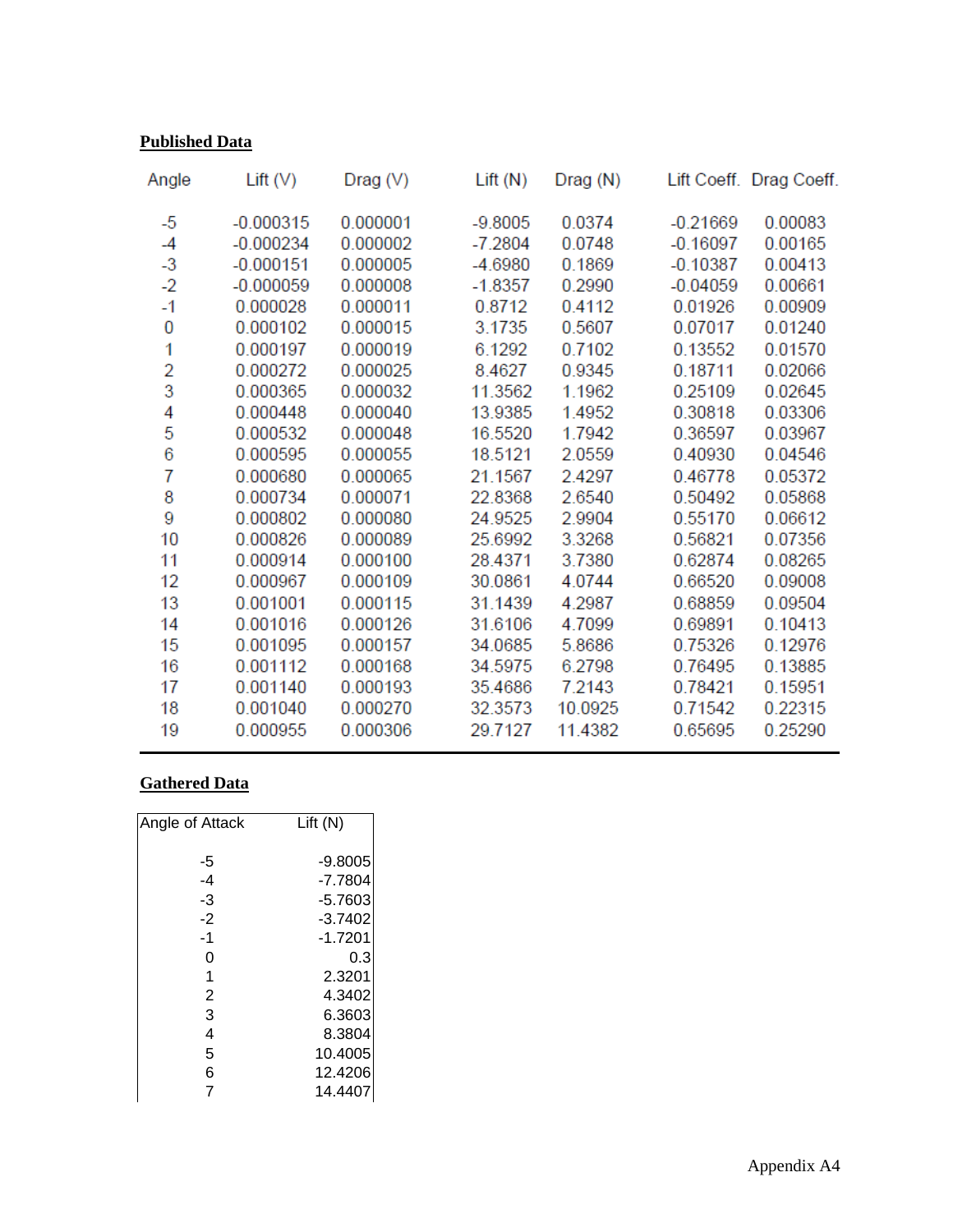| 8  | 16.4608 |
|----|---------|
| 9  | 18.4809 |
| 10 | 20.501  |
| 11 | 22.5211 |
| 12 | 24.5412 |
| 13 | 26.5613 |
| 14 | 28.5814 |
| 15 | 30.6015 |
| 16 | 32.6216 |
| 17 | 34.6417 |
| 18 | 34.6618 |
| 19 | 31.6819 |

As you can see the gathered data is not exactly the same as that of what is published for the chosen wing profile but it does follow the same trend and is roughly  $\pm 5\%$  of the actual values.

### **ASSEMBLY BILL OF MATERIALS, TIMELINE, AND BUDGET**

### *BILL OF MATERIALS*

<span id="page-15-0"></span>The Bill of Materials is a listing of the components required to manufacture the desired assembly. For the assistive feeding device, there are approximately 12 major components used to complete the wind tunnel and test section assembly. Other miscellaneous items were also used to complete the final assembly. A final assembly can be found in Appendix H of this report.

#### **Table 1 – Bill of Materials**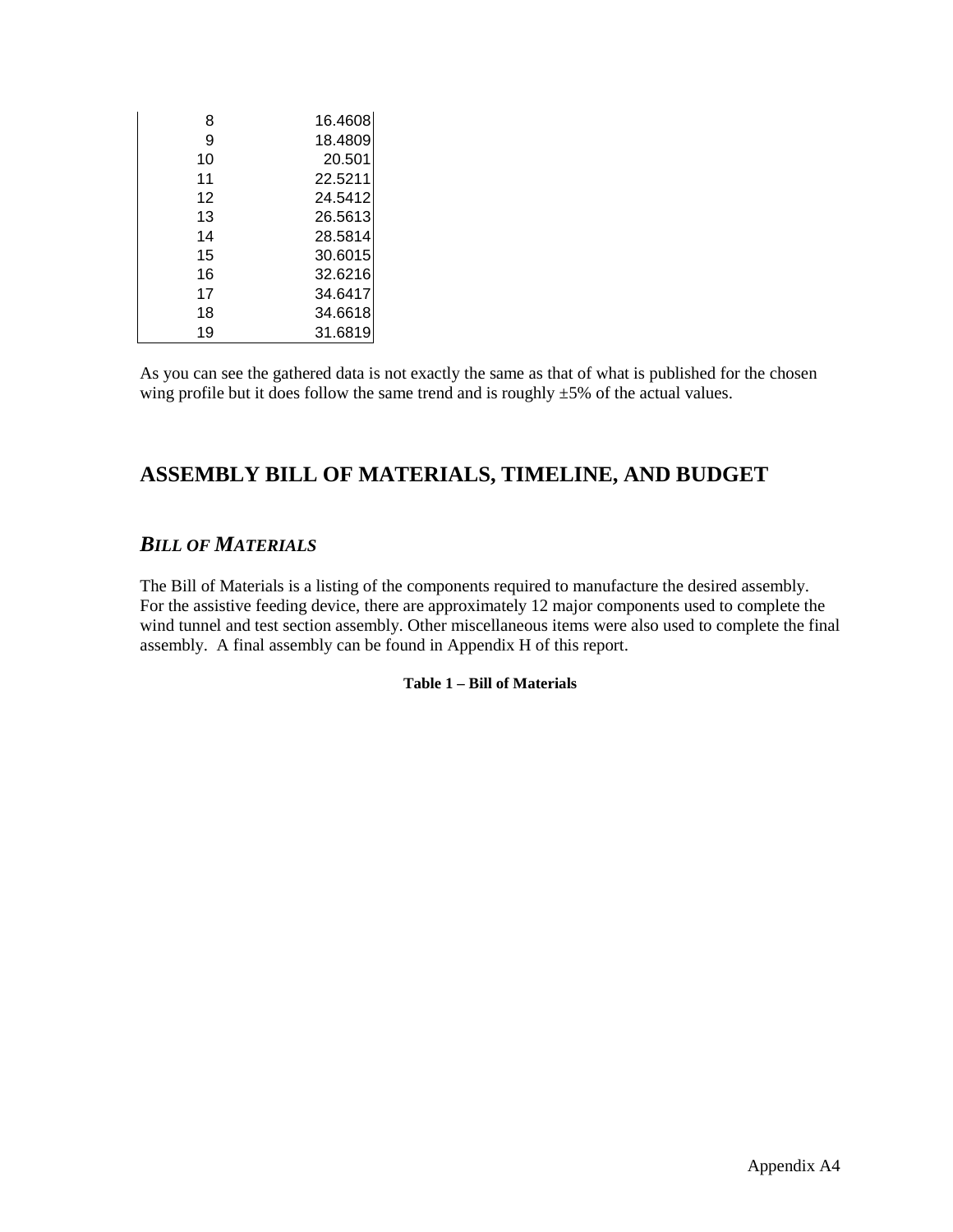| <b>Final Bill of Materials</b> |                                               |                         |             |  |  |  |  |  |
|--------------------------------|-----------------------------------------------|-------------------------|-------------|--|--|--|--|--|
| <b>Quantity</b>                | <b>Description</b>                            | <b>Part Number</b>      | <b>Cost</b> |  |  |  |  |  |
| 1                              | Hard Board 12' X 8'<br><b>Sheets</b>          | Local Hardware<br>store | \$75.00     |  |  |  |  |  |
| 1                              | Plexy Glass 3' X 3' sheet                     | Local Hardware<br>store | \$45.00     |  |  |  |  |  |
| 1                              | Wood For Movable Cart                         | Home Depot              | \$100.00    |  |  |  |  |  |
| 1                              | <b>Wood and Laminate</b>                      | Home Depot              | \$200.00    |  |  |  |  |  |
| 1                              | Fan - 2 HP, 4500 CFM<br>Axial duct Fan        | ADI160                  | \$750.00    |  |  |  |  |  |
| $\overline{2}$                 | Balsa Wood - and Airfoil<br>parts             | Towerhobbies            | \$20.00     |  |  |  |  |  |
| 1                              | Kurtz - Velocity Airflow<br>meter             | 1400                    | \$63.00     |  |  |  |  |  |
| 1                              | Kurtz - Velocity Airflow<br>meter Calibration | Lab Tech Inc.           | \$20.00     |  |  |  |  |  |
| 1                              | aluminum Beam for lift<br>mechinium           | <b>Mcmaster Carr</b>    | \$10.00     |  |  |  |  |  |
| 1                              | Screen for Settling<br>Chamber                | Mcmaster Carr           | \$10.00     |  |  |  |  |  |
| 1                              | Strain Guage                                  | <b>OMEGA</b>            | \$300.00    |  |  |  |  |  |
|                                | Total                                         |                         | \$1,613.00  |  |  |  |  |  |

#### *TIMELINE*

To complete the design of the wind tunnel, a timeline was developed to follow which includes all important dates and deadlines. The first date on interest is the completion of the proof of design, which was completed on January  $12^{th}$ , 2007. A design freeze was placed on the design phase on February 19<sup>tht</sup>, 2007. An oral presentation of the project was delivered March  $14<sup>th</sup>$ , 2007, with the design completed and submitted on March  $16<sup>th</sup>$ , 2007. The design process came to an end with a demonstration of the working model on May  $4<sup>th</sup>$ , 2007, and the final presentation of the device at the Tech Expo was on May 16<sup>th</sup>, 2007 at Duke Energy Center in Cincinnati, Ohio. The Final Oral Presentation was delivered on May  $25<sup>th</sup>$ , 2007. Final reports are scheduled for completion on June  $4<sup>th</sup>$ , 2007. On June 4<sup>th</sup> there will be an electronic copy of the report turned into Professor Cook. An unbound copy will be sent to the library, a bound copy will be sent to Dr. Davé, and an electronic copy will be submitted to the MET Department on a disc. A copy of the timeline can be found in Appendix D of the report.

#### *BUDGET*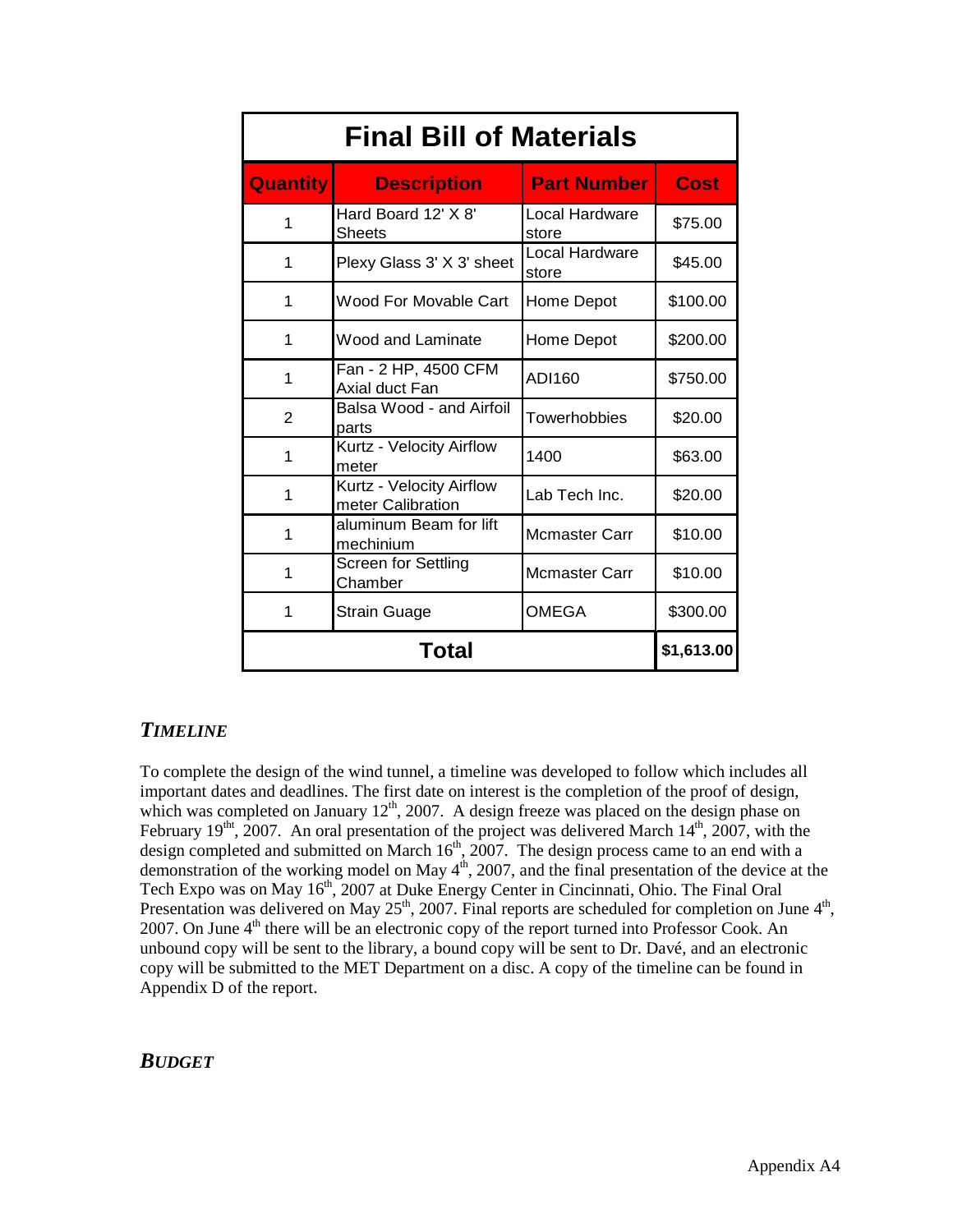The current budget for the assistive feeding device is shown in Table 2. The goal of the budget was to be able to project the cost of the assistive feeding device in the prototype stages and then show what the actual prototype cost to manufacture and build. A copy of the budget can be found in Appendix E of the report.

<span id="page-17-0"></span>

|                 | <b>Final Budget</b>                           |                         |            |                | <b>Predicted</b>                              |
|-----------------|-----------------------------------------------|-------------------------|------------|----------------|-----------------------------------------------|
| <b>Quantity</b> | <b>Description</b>                            | <b>Part Number</b>      | Cost       | <b>Quanity</b> | <b>Discription</b>                            |
| 1               | Hard Board 12' X 8'<br><b>Sheets</b>          | Local Hardware<br>store | \$75.00    | 1              | Hard Board 12' X 8'<br>Sheets                 |
| 1               | Plexy Glass 3' X 3' sheet                     | Local Hardware<br>store | \$45.00    | 1              | Plexy Glass 3' X 3' sheet                     |
| 1               | Wood For Movable Cart                         | Home Depot              | \$100.00   | 1              | Wood For Movable Cart                         |
| 1               | Wood and Laminate                             | Home Depot              | \$200.00   | 1              | Wood and Laminate                             |
| 1               | Fan - 2 HP, 4500 CFM<br>Axial duct Fan        | ADI160                  | \$750.00   | 1              | Fan - 2 HP, 4500 CFM<br>Axial duct Fan        |
| $\overline{2}$  | Balsa Wood - and Airfoil<br>parts             | Towerhobbies            | \$20.00    | 2              | Balsa Wood - and Airfoil<br>parts             |
| 1               | Kurtz - Velocity Airflow<br>meter             | 1400                    | \$63.00    | 1              | Kurtz - Velocity Airflow<br>meter             |
| 1               | Kurtz - Velocity Airflow<br>meter Calibration | Lab Tech Inc.           | \$20.00    | 1              | Kurtz - Velocity Airflow<br>meter Calibration |
| 1               | aluminum Beam for lift<br>mechinium           | Mcmaster Carr           | \$10.00    | 1              | aluminum Beam for Ifit<br>mechinium           |
| 1               | Screen for Settling<br>Chamber                | Mcmaster Carr           | \$10.00    | 1              | Screen for Settling<br>Chamber                |
| 1               | Strain Guage                                  | OMEGA                   | \$300.00   | 1              | <b>Strain Guage</b>                           |
|                 | Total                                         |                         | \$1,613.00 |                | Total                                         |

| <b>Final Budget</b> |                                               |                         |             | <b>Predicted Budget</b> |                                               |                                |             |
|---------------------|-----------------------------------------------|-------------------------|-------------|-------------------------|-----------------------------------------------|--------------------------------|-------------|
| <b>Quantity</b>     | <b>Description</b>                            | <b>Part Number</b>      | <b>Cost</b> | <b>Quanity</b>          | <b>Discription</b>                            | <b>Part Number</b>             | <b>Cost</b> |
|                     | Hard Board 12' X 8'<br><b>Sheets</b>          | Local Hardware<br>store | \$75.00     | 1                       | Hard Board 12' X 8'<br>Sheets                 | Local Hardware<br>store        | \$50.00     |
|                     | Plexy Glass 3' X 3' sheet                     | Local Hardware<br>store | \$45.00     | 1                       | Plexy Glass 3' X 3' sheet                     | Local Hardware<br><b>store</b> | \$45.00     |
|                     | Wood For Movable Cart                         | <b>Home Depot</b>       | \$100.00    | 1                       | Wood For Movable Cart                         | Home Depot                     | \$50.00     |
| 1                   | Wood and Laminate                             | Home Depot              | \$200.00    | 1                       | Wood and Laminate                             | Cabinet Supply Co              | \$250.00    |
| 1                   | Fan - 2 HP, 4500 CFM<br>Axial duct Fan        | ADI160                  | \$750.00    | 1                       | Fan - 2 HP, 4500 CFM<br>Axial duct Fan        | ADI160                         | \$850.00    |
| 2                   | Balsa Wood - and Airfoil<br>parts             | Towerhobbies            | \$20.00     | 2                       | Balsa Wood - and Airfoil<br>parts             | Towerhobbies                   | \$10.00     |
| 1                   | Kurtz - Velocity Airflow<br>meter             | 1400                    | \$63.00     | 1                       | Kurtz - Velocity Airflow<br>meter             | 1400                           | \$63.00     |
|                     | Kurtz - Velocity Airflow<br>meter Calibration | Lab Tech Inc.           | \$20.00     | 1                       | Kurtz - Velocity Airflow<br>meter Calibration | Lab Tech Inc.                  | \$20.00     |
| 1                   | aluminum Beam for lift<br>mechinium           | Mcmaster Carr           | \$10.00     | 1                       | aluminum Beam for Ifit<br>mechinium           | <b>Mcmaster Carr</b>           | \$10.00     |
| 1                   | Screen for Settling<br>Chamber                | <b>Mcmaster Carr</b>    | \$10.00     | 1                       | Screen for Settling<br>Chamber                | <b>Mcmaster Carr</b>           | \$15.00     |
| 1                   | <b>Strain Guage</b>                           | <b>OMEGA</b>            | \$300.00    | 1                       | <b>Strain Guage</b>                           | Omega                          | \$150.00    |
|                     | Total                                         |                         | \$1,613.00  |                         | <b>Total</b>                                  |                                | \$1,533.00  |

|  | Table 2 – Design Budget |  |
|--|-------------------------|--|
|  |                         |  |

**Precent Difference Manual** 5.22%

It can be seen in the budget that the largest of the expenses was the purchase of the fan. There was also a good amount of money spent on strain gages and building material. Highlighted in yellow are the areas that didn't match up with what was predicted to be spent. As you can see an additional \$100 was spent on the fan as well as an additional \$150 on strain gages. \$25 more was gained on the hardboard purchase and \$50 was saved on the wood and laminate. The predicted budget shows \$1,533 being spent. The final budget shows that it took a total of \$1,633 to complete the wind tunnel testing device. When compared, this is a 5.22% difference between the actual and predicted budgets, which fell within the given  $\pm 10\%$  guideline. A copy of the design budget can be found in Appendix E.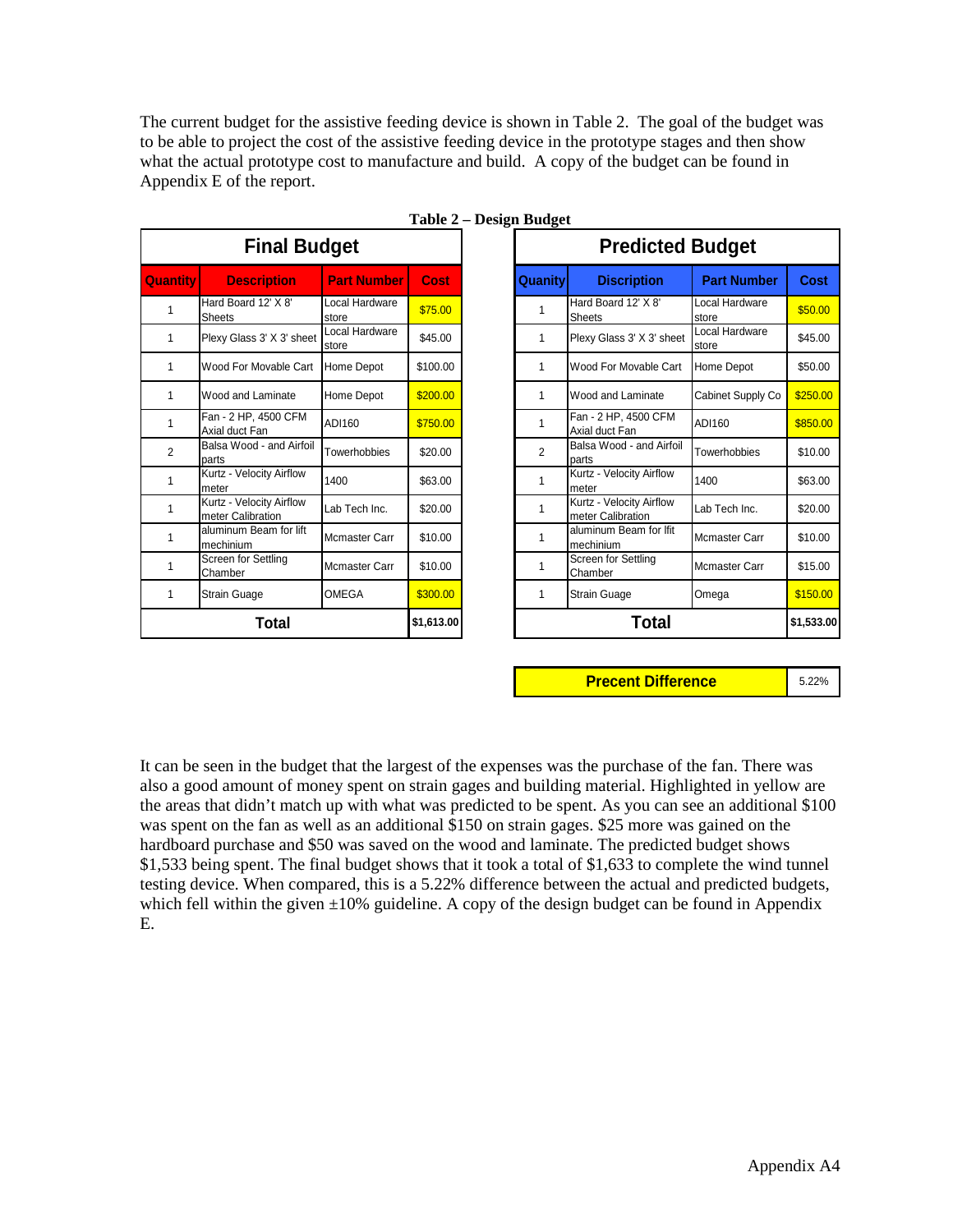# **CONCLUSION**

#### *SUMMARY*

The wind tunnel testing device has a projected cost around \$1,600. This device can be easily operated by any student or faculty with the included operator's manual. This apparatus can easily be move around on the provided test stand for easy use and storage after use is complete. The test section is made from plexi glass to allow the operator to easily view the wing and observe what is happening during use. There are 2 switches, one to turn on the fan power and the other to turn on the instruments.

By creating a wind tunnel testing device for the MET Students and the Department, allows the students to more easily learn the principles of fluid flow. A design phase was begun to find out what kind of other wing tunnels are on the market today. The next step was asking the students and faculty what kind of characteristics they would like to see included in the wind tunnel. This allowed us to develop a set of design and engineering characteristics that would be included in the tunnels design. This design was taken and turned into a functioning wind tunnel test apparatus and shown at the Tech Expo.

Future plans for the wind tunnel testing device include completing another wing profile for testing as well as providing suggestions for improvement and devising a lab experiment with Dr. Muthar Al-Ubaidi for his fluids classes.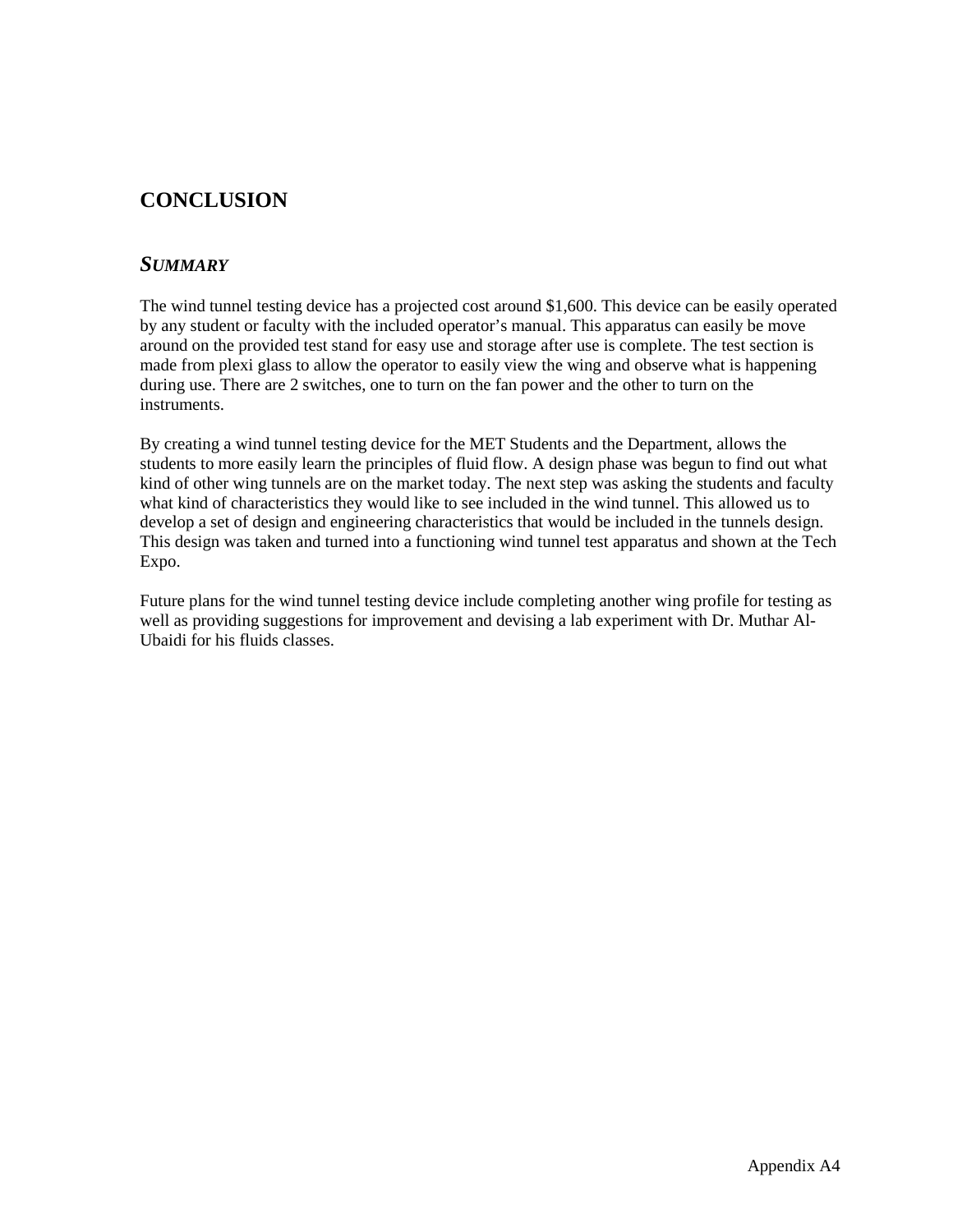### **REFERENCES**

1. National Aeronautics and Space Administration. 05 October 2006 <http://www.grc.nasa.gov/WWW/K-12/airplane/bern.html>

2. Bernoulli's Principle. 19 November 2006 [http://en.wikipedia.org/wiki/Bernoulli's\\_equation](http://en.wikipedia.org/wiki/Bernoulli)

3. Aeronautic Learning Library for Science, Technology, and Research. 12 March 2004 <http://www.allstar.fiu.edu/aerojava/bernoulli.htm>

- 4. Abbott, Ira H, and Albert E. Von Doenhoff. "Theory of Wing Sections." New York: Dover, 1959.
- 5. Pope, Alan, and William H. Rae, Jr. "Low Speed Wind Tunnel Testing." Toronto: Wiley Interscience, 1984.
- 6. Pita, Edward G. "Air Conditioning Principles and Systems." New Jersey: Pearson Education, 2002.

7. Omega Engineering, Inc. ©2006 Omega Engineering. <http://www.omega.com/>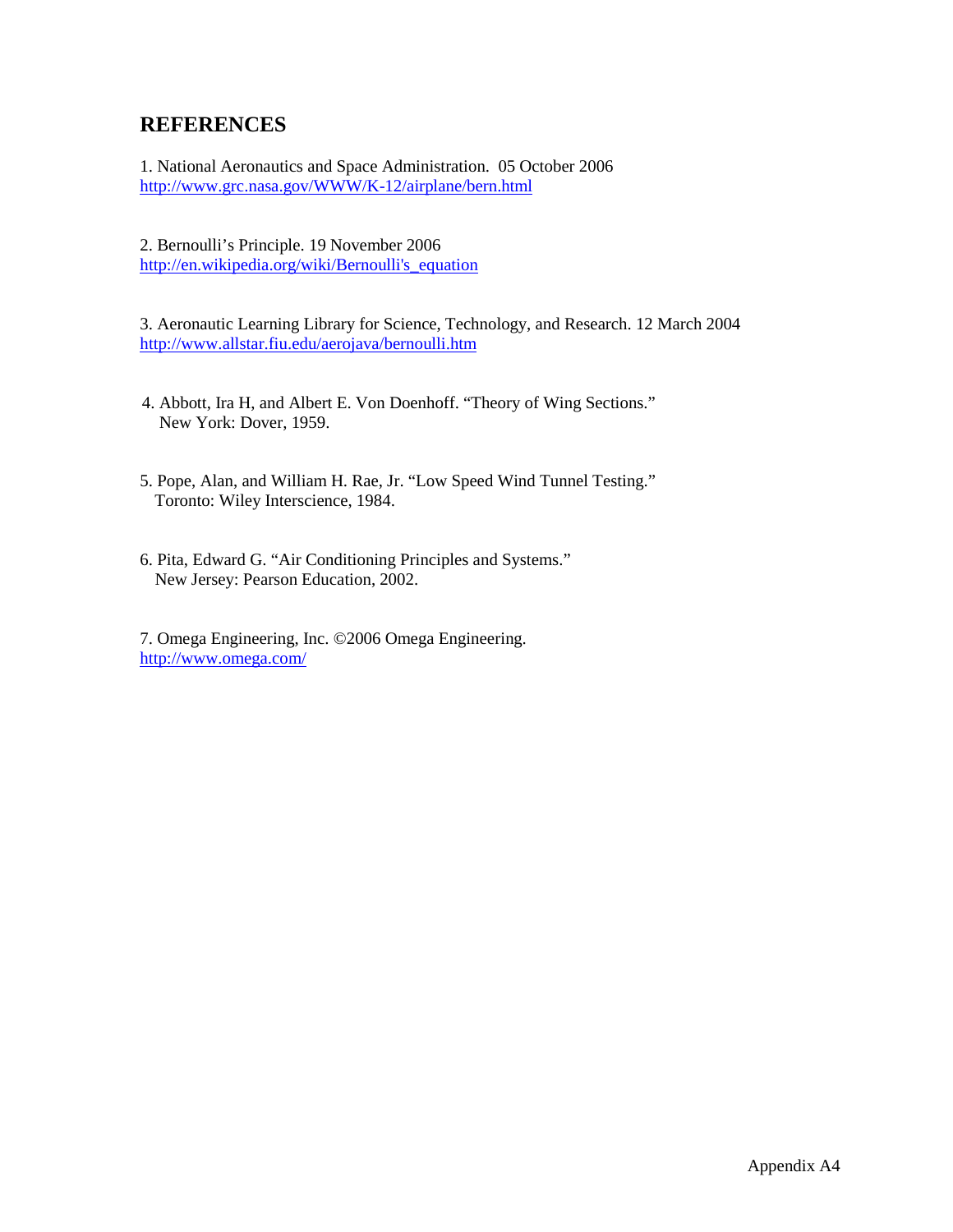# **APPENDIX A – CURRENT MARKET DEVICES**

#### **WT4401**

"OMEGA's state-of-the-art wind tunnel is designed to give a highly uniform flow rate over a 6" test section. A powerful 12 amp motor varying from 0 to 10,000 RPM is adjusted to give a particular flow rate by a precise motor control unit. Each wind tunnel is supplied with an NIST traceable certificate. The uniform flow rate is determined by monitoring a highly repeatable differential pressure sensor which has been calibrated to an individual wind tunnel as a system. Each wind tunnel is supplied with two restrictive plates for achieving optimum low flow rates. The established differential pressure measurements versus flow rates are listed from 25 to 9000 FPM. Calibration sheets are included which make calibrating different flow sensors simple [7]." This tunnel costs \$11,700. Shown in figure 11.



**Figure 11 - WT4401- Pros vs. Cons**

#### **Pros**

- Large Test Section
- Variable speed

#### **Cons**

- Too large for common laboratory use
- \$11,700
- Fixed Location (not easily movable)

#### **WTM-1000**

"The new WTM-1000 mini wind tunnel from OMEGA® gives a highly uniform flow rate at 4 selectable fixed air speeds, yet it costs less than competitive brands. The fixed air speeds range from 2.5 m/s (492 fpm) to 15 m/s (2953 fpm). With the remote option, the user can control and vary the wind tunnel air speed externally by connecting a potentiometer. The internal 10 cm (4") diameter test chamber is large enough to accommodate either hot-wire or vane-type anemometers. The unit is powered by 90 to 250 Vac. Each WTM-1000 comes with an NIST calibration certificate for the 4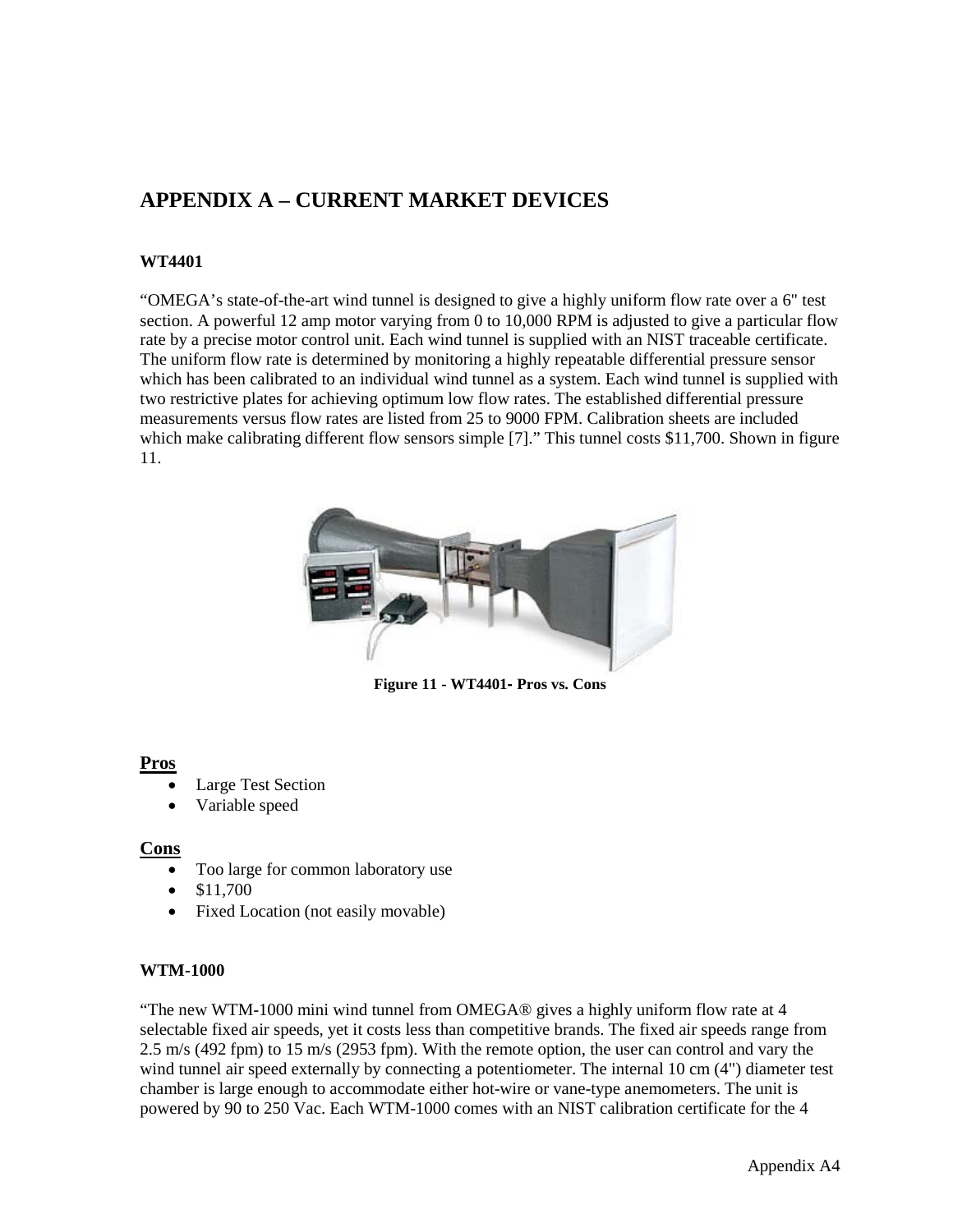fixed air speeds [7]." This model costs \$2,995. Shown in figure 12.



**Figure 12 - WTM-1000 Pros vs. Cons**

### **Pros**

- Costs less than most competitive brands
- Bench to Model
- Transportable

### **Cons**

- Small test area
- $$2,995$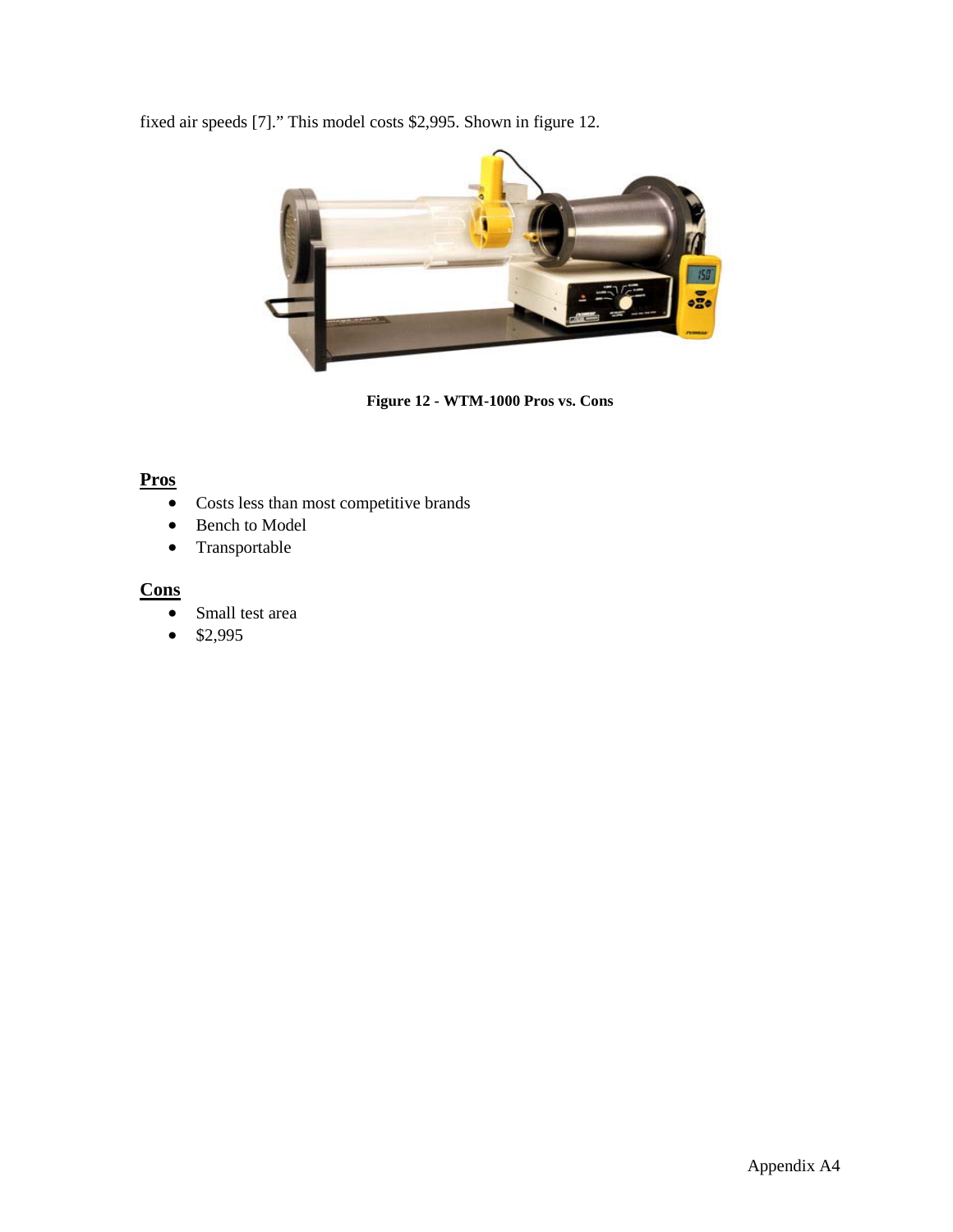## **APPENDIX B – CUSTOMER SURVEY**

# Survey Results

### **Wind Tunnel Testing Device**

As students at the University of Cincinnati, we are currently seniors studying Mechanical Engineering Technology. We are designing a test fixture to help future students understand the basic principles of aerodynamics of an air foil. To solve this problem we have decided to create a small wind tunnel. To help with our design decisions we would greatly appreciate it if you would take a few minutes to fill out a short survey.

**What concept is most important to you in the design of a wind tunnel for college level students. Please circle the appropriate answer. 1=low importance, 5=High importance**

|                | 1 Data Repeatability                                                                                                                                                    | 1(0) | 2(0) | 3(0) | 4(4) | 5(11) | N/A          | 71           | 9.7  |
|----------------|-------------------------------------------------------------------------------------------------------------------------------------------------------------------------|------|------|------|------|-------|--------------|--------------|------|
|                | 2 Cost of Fixture                                                                                                                                                       | 1(2) | 2(1) | 3(7) | 4(2) | 5(3)  | N/A          | 48           | 6.6  |
|                | 3 Importance of Data                                                                                                                                                    | 1(0) | 2(0) | 3(1) | 4(7) | 5(7)  | N/A          | 66           | 9    |
|                | 4 Ease of Use                                                                                                                                                           | 1(0) | 2(2) | 3(3) | 4(3) | 5(7)  | N/A          | 60           | 8.2  |
|                | 5 Instruction Manual                                                                                                                                                    | 1(0) | 2(1) | 3(5) | 4(3) | 5(6)  | N/A          | 59           | 8.1  |
|                | 6 Adjustability of fan speed                                                                                                                                            | 1(0) | 2(0) | 3(3) | 4(6) | 5(6)  | N/A          | 63           | 8.6  |
|                | 7 Common power source                                                                                                                                                   | 1(1) | 2(0) | 3(8) | 4(0) | 5(6)  | N/A          | 55           | 7.5  |
|                | 8 Movability of fixture                                                                                                                                                 | 1(2) | 2(1) | 3(8) | 4(3) | 5(1)  | N/A          | 45           | 6.1  |
|                | 9 Data matches theory                                                                                                                                                   | 1(0) | 2(1) | 3(1) | 4(5) | 5(8)  | N/A          | 65           | 8.9  |
|                | 10 Visibility of test object                                                                                                                                            | 1(0) | 2(0) | 3(2) | 4(8) | 5(5)  | N/A          | 63           | 8.6  |
|                | 11 Ease of Maintenance                                                                                                                                                  | 1(1) | 2(3) | 3(4) | 4(7) | 5(0)  | N/A          | 47           | 6.4  |
|                | 12 Size of test fixture                                                                                                                                                 | 1(3) | 2(0) | 3(8) | 4(3) | 5(1)  | N/A          | 44           | 6    |
|                | 13 Size of test sample                                                                                                                                                  | 1(2) | 2(1) | 3(8) | 4(0) | 5(3)  | N/A          | 46           | 6.3  |
|                |                                                                                                                                                                         |      |      |      |      |       | <b>Total</b> | 732          | 100  |
|                | What principles of aerodynamics would you prefer to understand when using the wind tunnel. Please<br>circle the appropriate answer. 1=low importance, 5=High importance |      |      |      |      |       |              | <b>Score</b> | %    |
| $\mathbf{1}$   | Air velocity over the wing                                                                                                                                              | 1(0) | 2(0) | 3(1) | 4(5) | 5(9)  | N/A          | 68           | 14.6 |
| $\overline{2}$ | Laminar and Turbulent flow points                                                                                                                                       | 1(0) | 2(1) | 3(3) | 4(5) | 5(6)  | N/A          | 61           | 13.1 |
| 3              | Fluid flow over the wing                                                                                                                                                | 1(0) | 2(0) | 3(2) | 4(7) | 5(6)  | N/A          | 64           | 13.7 |
| 4              | Reynolds number                                                                                                                                                         | 1(1) | 2(2) | 3(4) | 4(4) | 5(4)  | N/A          | 53           | 11.4 |
| 5              | Air temperature                                                                                                                                                         | 1(2) | 2(2) | 3(4) | 4(6) | 5(1)  | N/A          | 47           | 10.1 |
| 6              | CFM of the fan                                                                                                                                                          | 1(2) | 2(1) | 3(5) | 4(6) | 5(1)  | N/A          | 48           | 10.3 |
| 7              | Actual movement of the wing                                                                                                                                             | 1(1) | 2(1) | 3(2) | 4(6) | 5(5)  | N/A          | 58           | 12.4 |
| 8              | Air pressure at different points                                                                                                                                        | 1(0) | 2(0) | 3(1) | 4(6) | 5(8)  | N/A          | 67           | 14.4 |
|                |                                                                                                                                                                         |      |      |      |      |       |              | 466          | 100  |

Thanks for taking the time to fill out the survey, your help is greatly appreciated. Please return survey back to sender.

**Score %**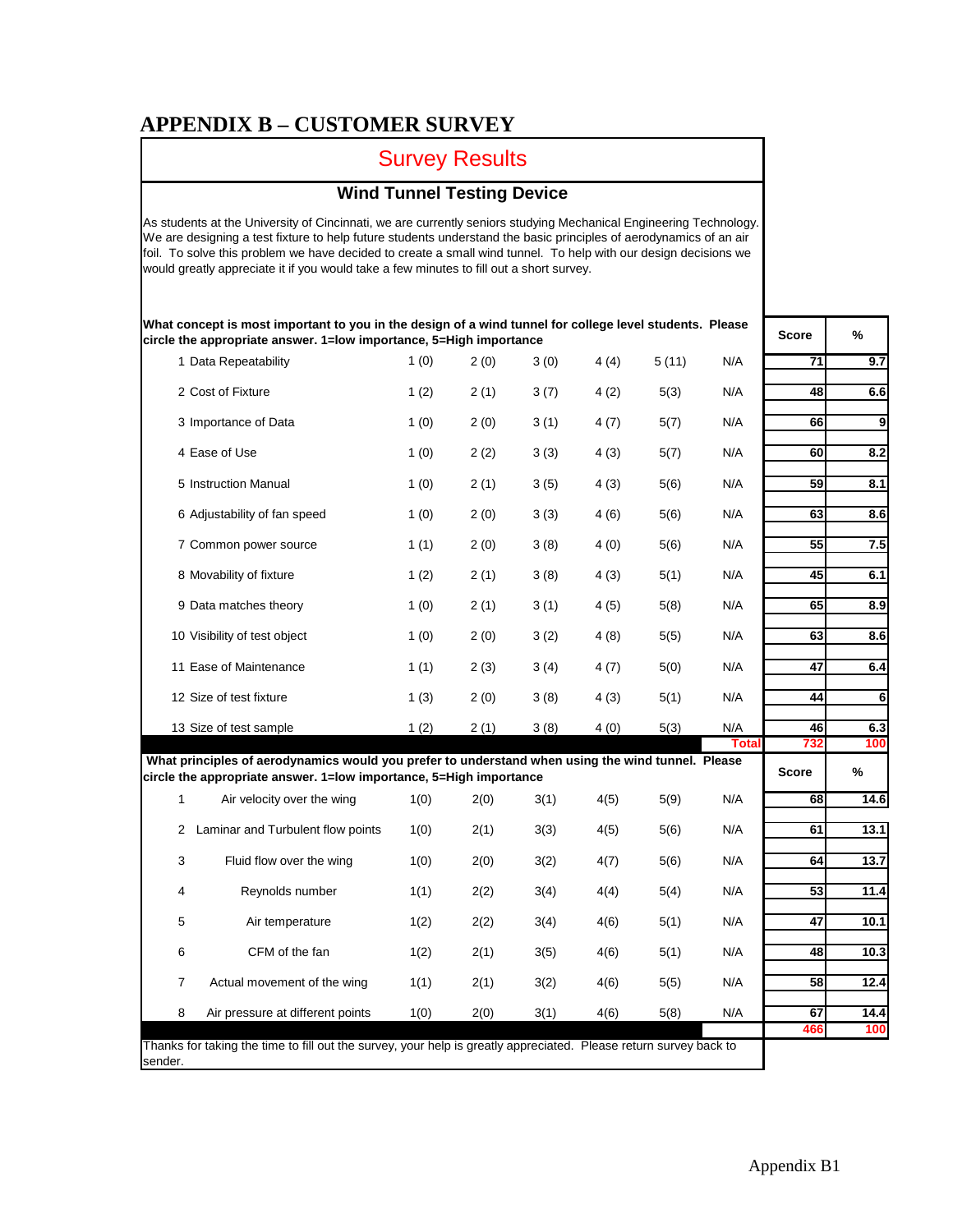# **APPENDIX C – ENGINEERING CHARACTERISTICS**

9 = Strong 3 = Moderate  $1 =$  Weak no relation = blank

|                                      | Calibration of Insturments | Lite Design/Casters | nstruction manual with pictures | Normal 120 Volts power supply | Keep test fixture small | Velocity meter         | CFM sensor | Pressure Sensor | Accurate model represenstation | Clear plexy glass | Thermometer    | Adjustable speed fan | cost of supplies | Data Repeatability | Customer importance |
|--------------------------------------|----------------------------|---------------------|---------------------------------|-------------------------------|-------------------------|------------------------|------------|-----------------|--------------------------------|-------------------|----------------|----------------------|------------------|--------------------|---------------------|
| <b>Operation</b>                     |                            |                     |                                 |                               |                         |                        |            |                 |                                |                   |                |                      |                  |                    | 0                   |
| 1. Data Repeatability                | $\overline{9}$             |                     | 1                               |                               | $\overline{9}$          | 9                      |            |                 | 3                              |                   | 9              |                      | $\overline{3}$   | 9                  | 9.7                 |
| 2. Movability of fixture             |                            | 1                   |                                 |                               | $\mathfrak{p}$          |                        |            |                 |                                |                   |                |                      |                  |                    | 6.1                 |
| 3. Ease of Use                       |                            | 1                   | 9                               | 3                             |                         |                        |            |                 |                                | $\overline{3}$    |                | 9                    |                  |                    | 8.2                 |
| 4. Data matches theory               | 9                          |                     |                                 |                               |                         | 9                      | 9          |                 | 9                              | 9                 | 9              |                      | 9                |                    | 8.9                 |
| 5. Importance of Data                | 9                          |                     |                                 |                               |                         |                        |            |                 |                                |                   |                |                      |                  | 9                  | $\overline{9}$      |
| 6. Instruction Manual                |                            |                     | 9                               |                               |                         |                        |            |                 |                                |                   |                |                      |                  |                    | 8.1                 |
| <b>Features</b>                      |                            |                     |                                 |                               |                         |                        |            |                 |                                |                   |                |                      |                  |                    | $\overline{0}$      |
| 7. Adjustability of fan speed        |                            |                     |                                 |                               |                         |                        |            |                 |                                |                   |                | 9                    |                  |                    | 8.6                 |
| 8. Common Power Source               |                            |                     |                                 | 9                             |                         |                        |            |                 |                                |                   |                |                      |                  |                    | 7.5                 |
| 9. Visibility of test object         |                            |                     |                                 |                               |                         |                        |            |                 |                                | 9                 |                |                      |                  |                    | 8.6                 |
| 10. Ease of Maintenance              |                            |                     | 3                               |                               | 9                       |                        |            |                 |                                |                   |                |                      |                  |                    | 6.4                 |
| 11. Size of Test Fixture             |                            |                     |                                 |                               | $\overline{9}$          |                        |            |                 |                                | $\mathbf{1}$      |                |                      |                  |                    | $\overline{6}$      |
| 12. Size of Test Sample              |                            |                     |                                 |                               | 9                       |                        |            |                 |                                |                   |                |                      |                  |                    | 6.3                 |
| Cost                                 |                            |                     |                                 |                               |                         |                        |            |                 |                                |                   |                |                      |                  |                    | $\overline{0}$      |
| 13. Cost of Fixture                  | 9                          | 9                   | $\mathbf{1}$                    | 3                             | 1                       | 9                      | 9          | 9               | 3                              | $\mathbf{1}$      | 9              | 1                    | 9                | 9                  | 6.6                 |
| <b>Study of Aerodynamics</b>         |                            |                     |                                 |                               |                         |                        |            |                 |                                |                   |                |                      |                  |                    | $\mathbf 0$         |
| 14. Air Velocity over wing           |                            |                     |                                 |                               |                         | 9                      | 9          | 9               |                                |                   | 9              |                      |                  |                    | 14.6                |
| 15. Laminar & Turbulent Flow Points  |                            | 3                   | 1                               |                               |                         | 3                      | 3          | $\overline{9}$  |                                |                   |                | $\overline{3}$       |                  |                    | 13.1                |
| 16. Fluid Flow over Wing             |                            |                     |                                 |                               |                         |                        |            | 9               |                                |                   | $\overline{9}$ | 3                    |                  | 3                  | 13.7                |
| 17. Reynolds Number                  |                            |                     |                                 |                               |                         |                        |            |                 |                                |                   | 9              |                      |                  | 3                  | 11.4                |
| 18. Air Temperature                  |                            |                     |                                 |                               |                         |                        |            |                 |                                |                   |                |                      |                  |                    | 10.1                |
| 19. CFM of Fan                       |                            |                     |                                 |                               |                         |                        | 9          |                 |                                |                   |                |                      |                  |                    | 10.3                |
| 20. Actual Movement of the wing      |                            |                     |                                 |                               | 9                       |                        |            |                 |                                |                   |                |                      |                  |                    | 4.4<br>14.4         |
| 21. Air Pressure at different points |                            |                     |                                 |                               |                         | 9                      | 9          |                 |                                |                   |                |                      |                  |                    |                     |
| Absolute Importance                  | 729                        |                     | 243                             | $\overline{\infty}$           | 118098                  | 177147                 | 177147     | $\circ$         | $\circ$                        | $\sigma$          | $\circ$        | တ                    | တ                |                    | 192.00              |
| Relative importance                  | 80                         | $\overline{0}$      | 22                              |                               |                         | $\overline{6}$<br>922. |            | 0.00            | 0.00                           | 0.05              | 0.00           | 0.05                 | 0.05             |                    |                     |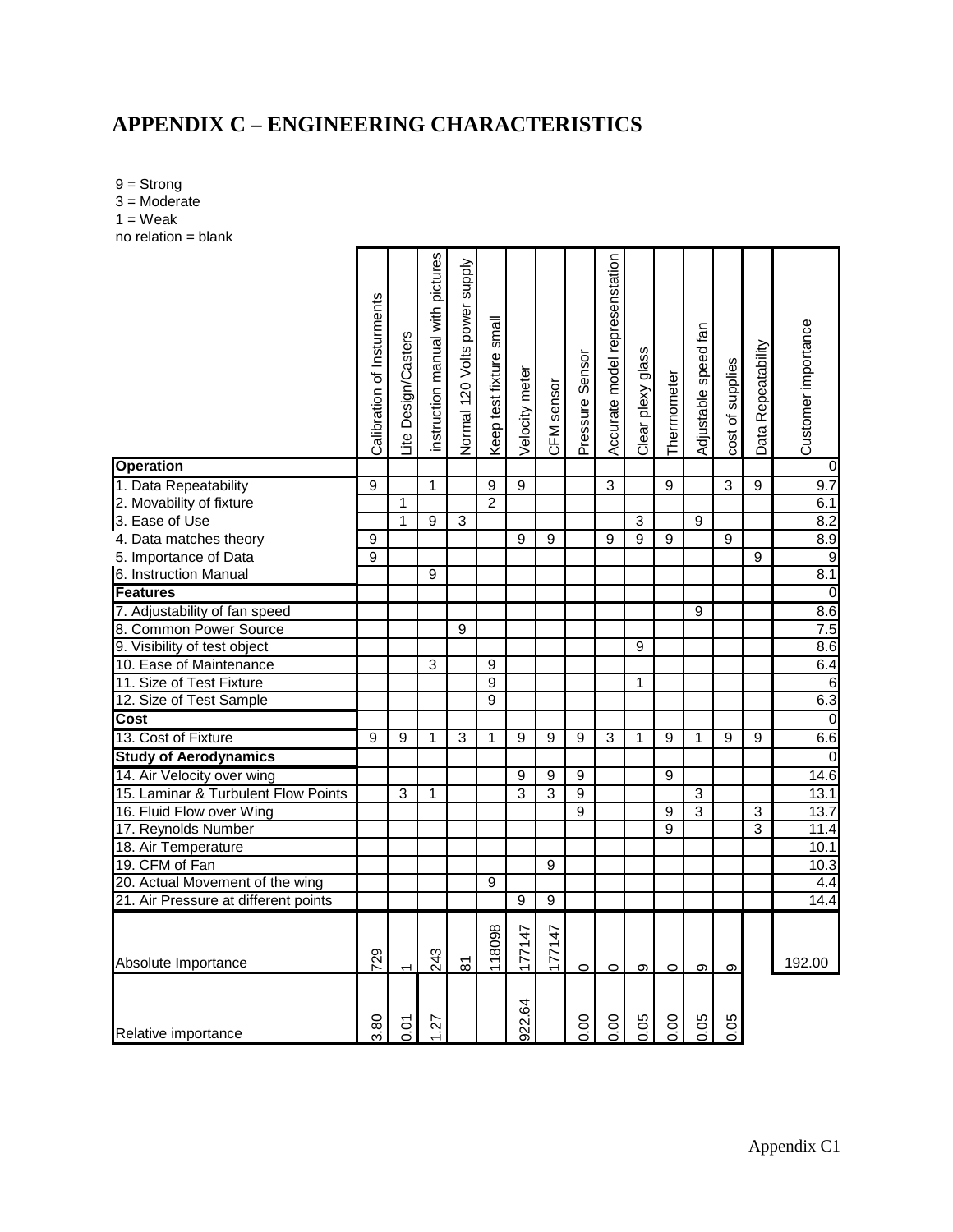# **APPENDIX D – PROJECT TIMELINE**

|                                          |          |              |               |               |          |                |           |           |          | TaylorboDavims Wind Tunnel Testing Device |               |                 |              |             |          |           |           |                |              |           |           |          |
|------------------------------------------|----------|--------------|---------------|---------------|----------|----------------|-----------|-----------|----------|-------------------------------------------|---------------|-----------------|--------------|-------------|----------|-----------|-----------|----------------|--------------|-----------|-----------|----------|
| Shane's Tasks                            |          |              |               |               |          | Winter Quarter |           |           |          |                                           |               | Spring<br>Break |              |             |          |           |           | Spring Quarter |              |           |           |          |
|                                          | $1/14/7$ | $1/8 - 1/14$ | $1/15 - 1/21$ | $1/22 - 1/28$ | 1/29-2/4 | $2/5 - 2/11$   | 2/12-2/18 | 2/19-2/25 | 2/26-3/4 | 3/5-3/11                                  | $3/12 - 3/18$ | 3/19-3/25       | $3/26 - 4/1$ | $4/2 - 4/8$ | 4/9-4/15 | 4/16-4/22 | 4/23-4/29 | 4/30-5/6       | $5/7 - 5/13$ | 5/14-5/20 | 5/21-5/27 | 5/28-6/3 |
| Dates                                    |          |              |               |               |          |                |           |           |          |                                           |               |                 |              |             |          |           |           |                |              |           |           |          |
| Tasks:                                   |          |              |               |               |          |                |           |           |          |                                           |               |                 |              |             |          |           |           |                |              |           |           |          |
| Weighted Objected Method                 |          |              |               |               |          |                |           |           |          |                                           |               |                 |              |             |          |           |           |                |              |           |           |          |
| Proof of design                          |          | Jan., 12     |               |               |          |                |           |           |          |                                           |               |                 |              |             |          |           |           |                |              |           |           |          |
| Design of Moveable Chart, Drawings       |          |              |               |               |          |                |           |           |          |                                           |               |                 |              |             |          |           |           |                |              |           |           |          |
| Pick out all sensors and place sensors   |          |              |               |               |          |                |           |           |          |                                           |               |                 |              |             |          |           |           |                |              |           |           |          |
| Review and go over assignments           |          |              |               |               |          |                |           |           |          |                                           |               |                 |              |             |          |           |           |                |              |           |           |          |
| Design Freeze Feb. 19                    |          |              |               |               |          |                |           | Feb. 19   |          |                                           |               |                 |              |             |          |           |           |                |              |           |           |          |
| Start Gather information for report      |          |              |               |               |          |                |           |           |          |                                           |               |                 |              |             |          |           |           |                |              |           |           |          |
| Order All Parst Needed- sensors and cart |          |              |               |               |          |                |           |           |          |                                           |               |                 |              |             |          |           |           |                |              |           |           |          |
| Design Report Due to Advistor            |          |              |               |               |          |                |           |           |          | 9-Mar                                     |               |                 |              |             |          |           |           |                |              |           |           |          |
| Work on Oral presentation                |          |              |               |               |          |                |           |           |          |                                           |               |                 |              |             |          |           |           |                |              |           |           |          |
| Exam Week- Oral Presentation             |          |              |               |               |          |                |           |           |          |                                           | 16-Mar        |                 |              |             |          |           |           |                |              |           |           |          |
| <b>Spring Break</b>                      |          |              |               |               |          |                |           |           |          |                                           |               | 25-Mar          |              |             |          |           |           |                |              |           |           |          |
| Build moveable Cart                      |          |              |               |               |          |                |           |           |          |                                           |               |                 |              |             |          |           |           |                |              |           |           |          |
| Gather Sensors and Electronics           |          |              |               |               |          |                |           |           |          |                                           |               |                 |              |             |          |           |           |                |              |           |           |          |
| Final Assembly with Brad                 |          |              |               |               |          |                |           |           |          |                                           |               |                 |              |             |          |           |           |                |              |           |           |          |
| Test With Brad                           |          |              |               |               |          |                |           |           |          |                                           |               |                 |              |             |          |           |           |                |              |           |           |          |
| Demenstration of Proof of Design - May 1 |          |              |               |               |          |                |           |           |          |                                           |               |                 |              |             |          |           |           | May 1st        |              |           |           |          |
| Corrections                              |          |              |               |               |          |                |           |           |          |                                           |               |                 |              |             |          |           |           |                |              |           |           |          |
| Tech Expo - Thur. May 17                 |          |              |               |               |          |                |           |           |          |                                           |               |                 |              |             |          |           |           |                |              | May 17th  |           |          |
| <b>Finish Final Report</b>               |          |              |               |               |          |                |           |           |          |                                           |               |                 |              |             |          |           |           |                |              |           |           |          |
| Changes proof read Prof. Cook            |          |              |               |               |          |                |           |           |          |                                           |               |                 |              |             |          |           |           |                |              |           |           |          |
| <b>Start Oral Presentation Exam Week</b> |          |              |               |               |          |                |           |           |          |                                           |               |                 |              |             |          |           |           |                |              |           |           |          |
| Project Report- Report Due June 4        |          |              |               |               |          |                |           |           |          |                                           |               |                 |              |             |          |           |           |                |              |           |           |          |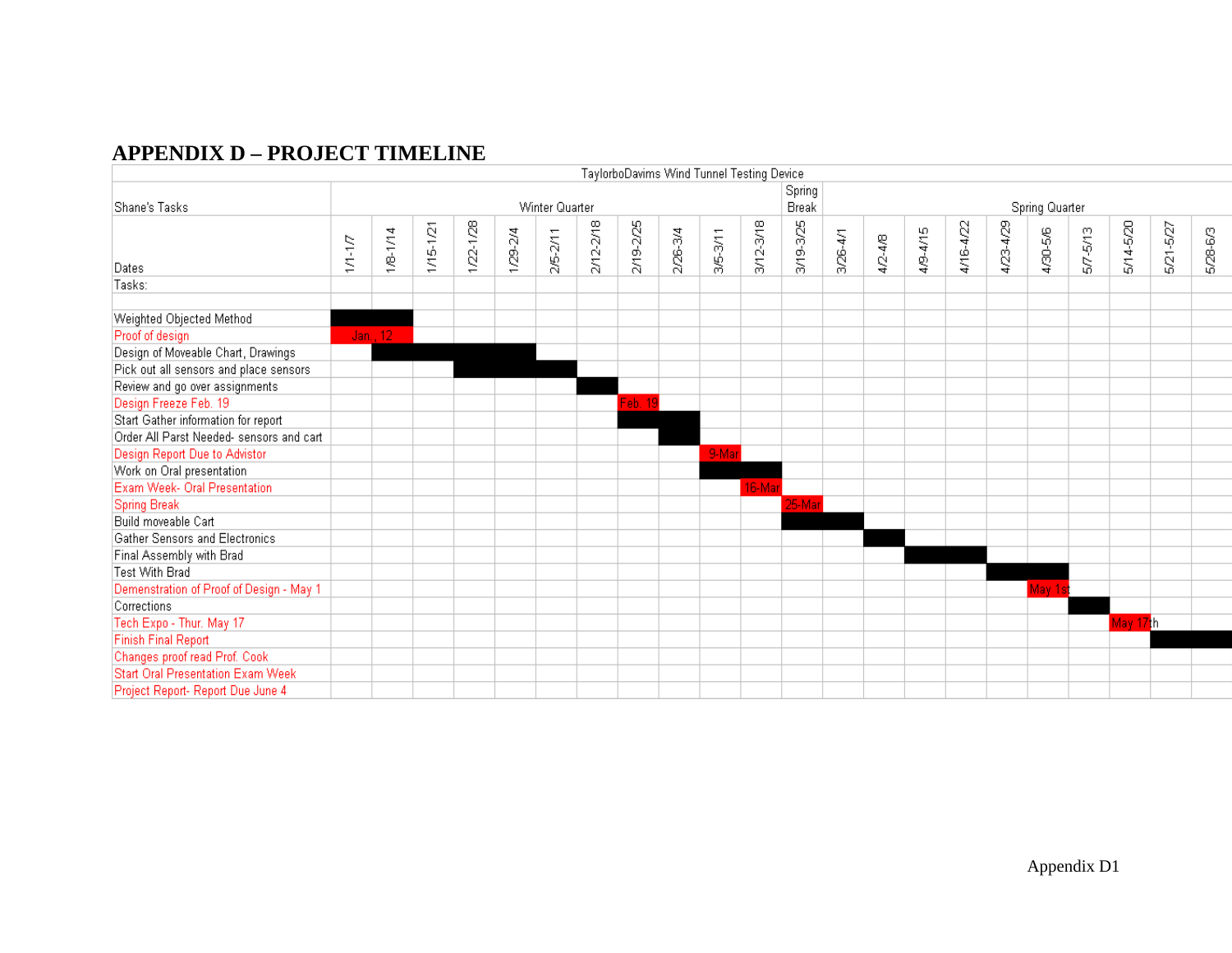# **APPENDIX E – ESTIMATED AND ACTUAL BUDGET**

| <b>Quantity</b> | <b>Description</b>                            | <b>Part Number</b>      | Cost     | Quanity        |
|-----------------|-----------------------------------------------|-------------------------|----------|----------------|
| 1               | Hard Board 12' X 8'<br><b>Sheets</b>          | Local Hardware<br>store | \$75.00  | 1              |
| 1               | Plexy Glass 3' X 3' sheet                     | Local Hardware<br>store | \$45.00  | 1              |
| 1               | Wood For Movable Cart                         | Home Depot              | \$100.00 | 1              |
| 1               | Wood and Laminate                             | Home Depot              | \$200.00 | 1              |
| 1               | Fan - 2 HP, 4500 CFM<br>Axial duct Fan        | ADI160                  | \$750.00 | 1              |
| $\overline{2}$  | Balsa Wood - and Airfoil<br>parts             | Towerhobbies            | \$20.00  | $\mathfrak{p}$ |
| 1               | Kurtz - Velocity Airflow<br>meter             | 1400                    | \$63.00  | 1              |
| 1               | Kurtz - Velocity Airflow<br>meter Calibration | Lab Tech Inc.           | \$20.00  | 1              |
| 1               | aluminum Beam for lift<br>mechinium           | Mcmaster Carr           | \$10.00  | 1              |
| 1               | Screen for Settling<br>Chamber                | Mcmaster Carr           | \$10.00  | 1              |
| 1               | Strain Guage                                  | OMEGA                   | \$300.00 | 1              |
|                 |                                               |                         |          |                |

|                 | <b>Final Budget</b>                           |                         |             |                | <b>Predicted Budget</b>                       |                         |             |
|-----------------|-----------------------------------------------|-------------------------|-------------|----------------|-----------------------------------------------|-------------------------|-------------|
| <b>Quantity</b> | <b>Description</b>                            | <b>Part Number</b>      | <b>Cost</b> | <b>Quanity</b> | <b>Discription</b>                            | <b>Part Number</b>      | <b>Cost</b> |
| 1               | Hard Board 12' X 8'<br>Sheets                 | Local Hardware<br>store | \$75.00     | 1              | Hard Board 12' X 8'<br>Sheets                 | Local Hardware<br>store | \$50.00     |
| 1               | Plexy Glass 3' X 3' sheet                     | Local Hardware<br>store | \$45.00     | 1              | Plexy Glass 3' X 3' sheet                     | Local Hardware<br>store | \$45.00     |
| 1               | Wood For Movable Cart                         | Home Depot              | \$100.00    | 1              | Wood For Movable Cart                         | Home Depot              | \$50.00     |
| 1               | Wood and Laminate                             | Home Depot              | \$200.00    | 1              | Wood and Laminate                             | Cabinet Supply Co       | \$250.00    |
| 1               | Fan - 2 HP, 4500 CFM<br>Axial duct Fan        | ADI160                  | \$750.00    | $\mathbf{1}$   | Fan - 2 HP, 4500 CFM<br>Axial duct Fan        | ADI160                  | \$850.00    |
| $\overline{2}$  | Balsa Wood - and Airfoil<br>parts             | Towerhobbies            | \$20.00     | $\overline{2}$ | Balsa Wood - and Airfoil<br>parts             | Towerhobbies            | \$10.00     |
| 1               | Kurtz - Velocity Airflow<br>meter             | 1400                    | \$63.00     | $\mathbf{1}$   | Kurtz - Velocity Airflow<br>meter             | 1400                    | \$63.00     |
| 1               | Kurtz - Velocity Airflow<br>meter Calibration | Lab Tech Inc.           | \$20.00     | 1              | Kurtz - Velocity Airflow<br>meter Calibration | Lab Tech Inc.           | \$20.00     |
| 1               | aluminum Beam for lift<br>mechinium           | Mcmaster Carr           | \$10.00     | 1              | aluminum Beam for Ifit<br>mechinium           | <b>Mcmaster Carr</b>    | \$10.00     |
| 1               | Screen for Settling<br>Chamber                | <b>Mcmaster Carr</b>    | \$10.00     | 1              | Screen for Settling<br>Chamber                | <b>Mcmaster Carr</b>    | \$15.00     |
| 1               | <b>Strain Guage</b>                           | <b>OMEGA</b>            | \$300.00    | 1              | <b>Strain Guage</b>                           | Omega                   | \$150.00    |
|                 | Total                                         |                         | \$1,613.00  |                | Total                                         |                         | \$1,533.00  |

**Precent Difference** 5.22%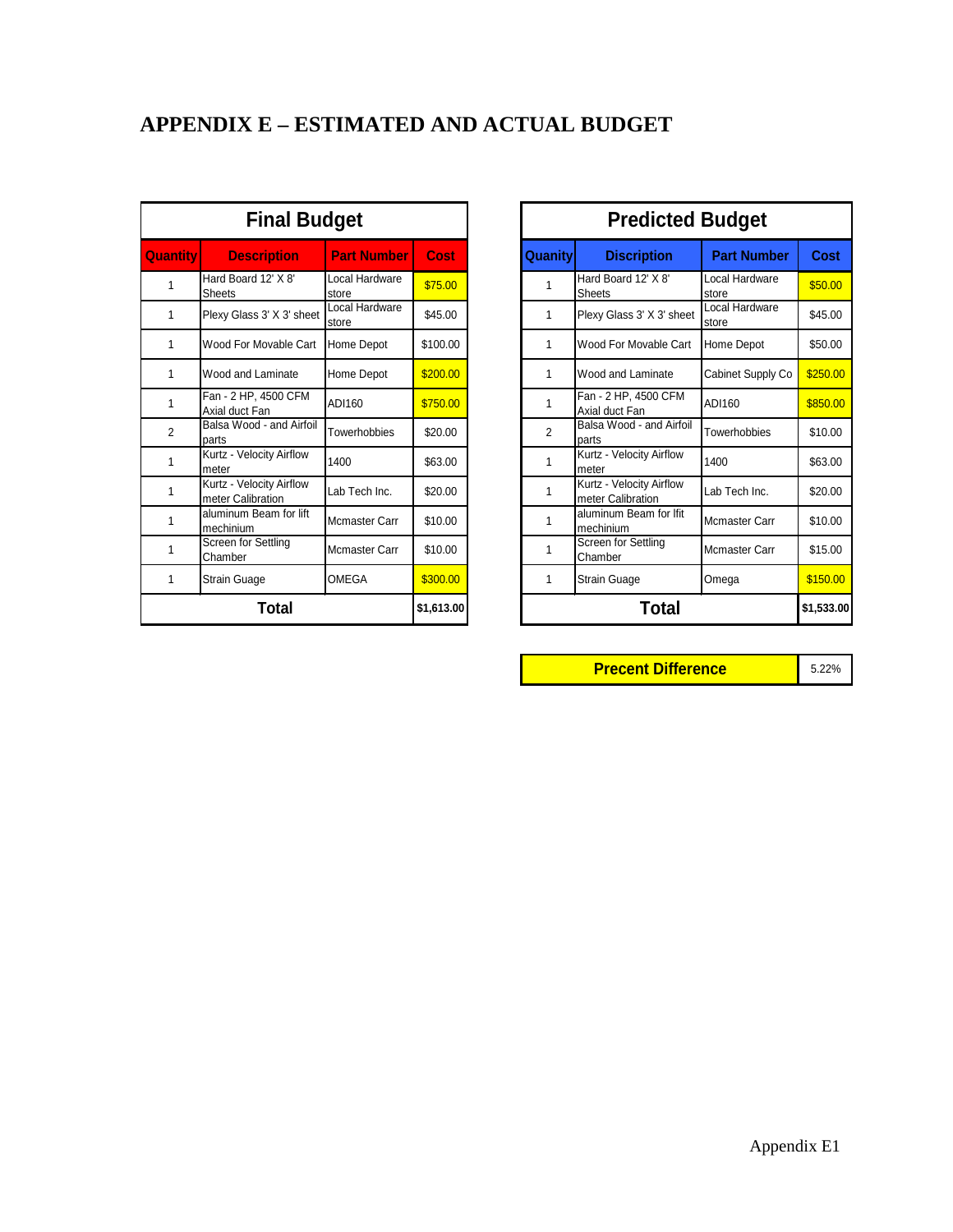### **APPENDIX F – PROOF OF DESIGN AGREEMENT**

#### **Product Proof of Design Wind Tunnel Testing Device**

The following is a set of objectives agreed on between student and advisor. how they will be obtained or measured to ensure that the goal of the project was met. The product objectives will focus on a manually operated assistive feeding device for handicapped people to use. This device will be functional at the user's home or in public dining areas.

#### **Safety**:

- 1.) Safe to use.
- 2.) Guards where necessary.

#### **Reliability**:

1.) Will have the ability to function for at least 5 years

#### **Movability**:

1.) The unit will be mounted to a test stand so it can be transported.

#### **Ease of Use**:

- 1.) Clearly labeled instruments and gages
- 2.) Include Operators Manual

#### **Overall Design Size**:

1.) Small enough to fit into lab/shop area at CAS.

#### **Function:**

- 1.) Can test for pressure difference on top and bottom of wing
- 2.) Can test velocity of air flow
- 3.) Can test for lift force

#### **Cost**:

1.) Affordable for college laboartories

Michael Shane Davis, MET

Dr. Janak Davé, Advisor

Accepted on 1-12-07 by Dr. Davé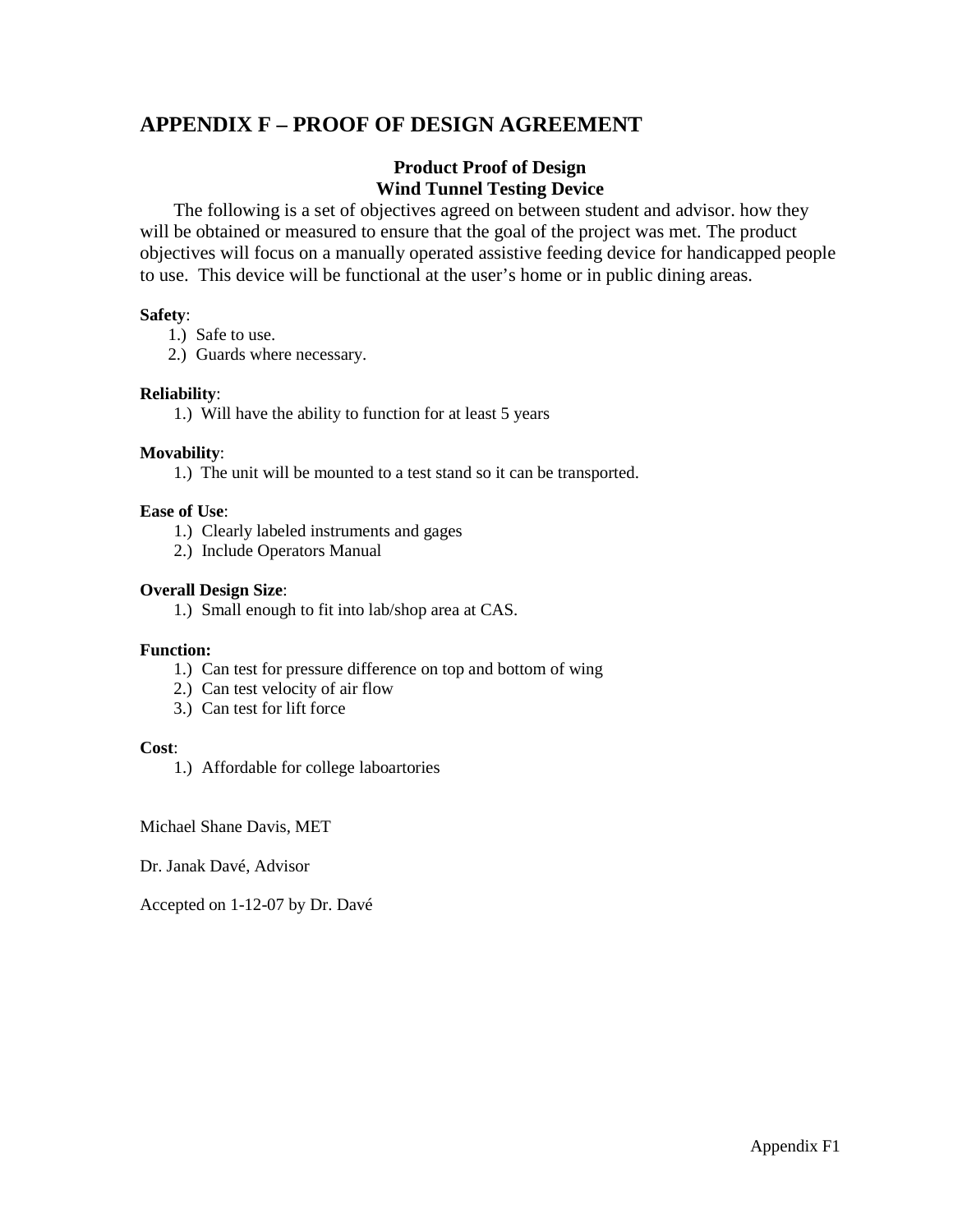# **APPENDIX G – PROPOSED COMPONENT DESIGNS**

Wing Design

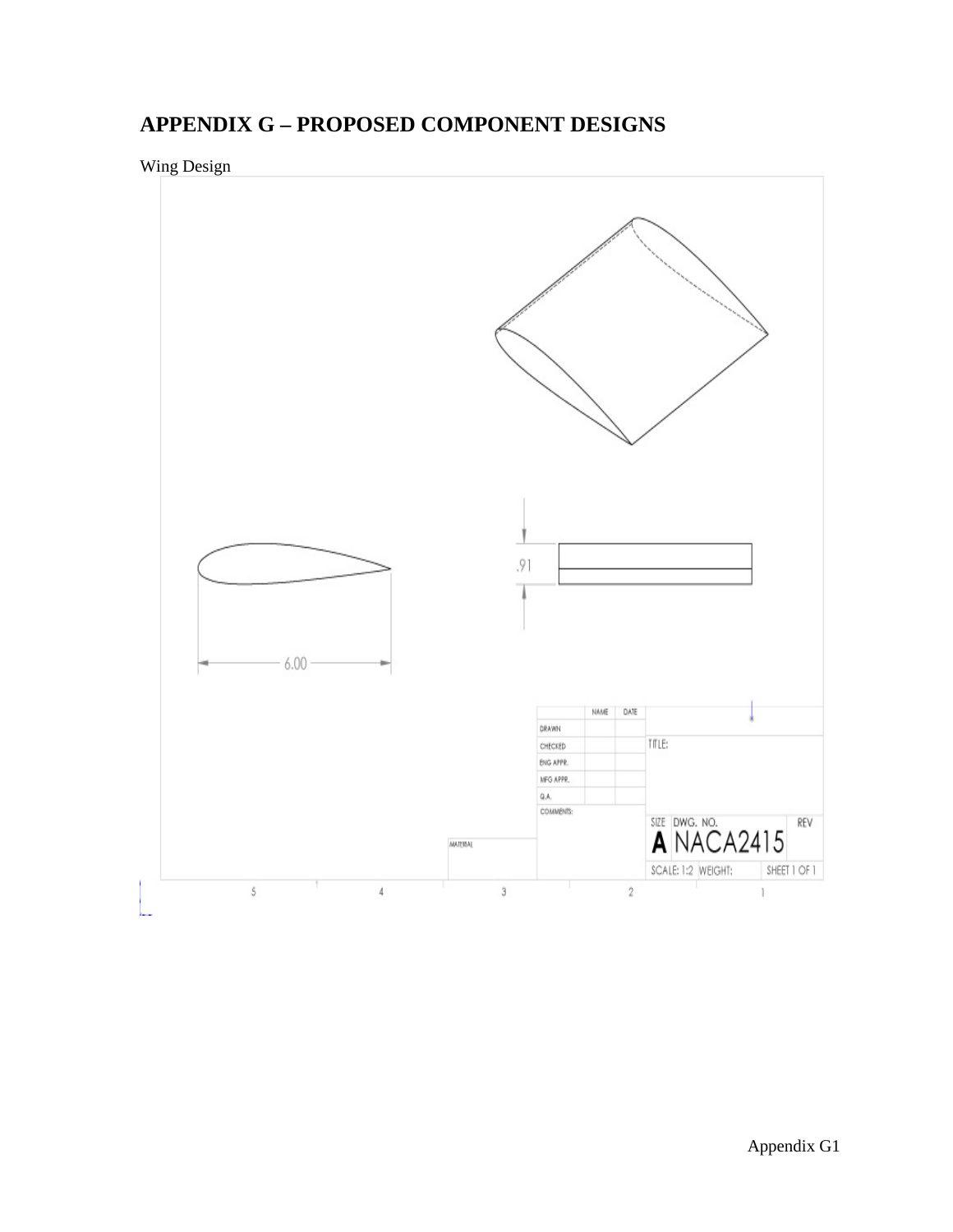# **APPENDIX H – 3-DIMENSIONAL DRAWINGS, FINAL COMPONENTS**

# Mounted Wing Test Section



Test Stand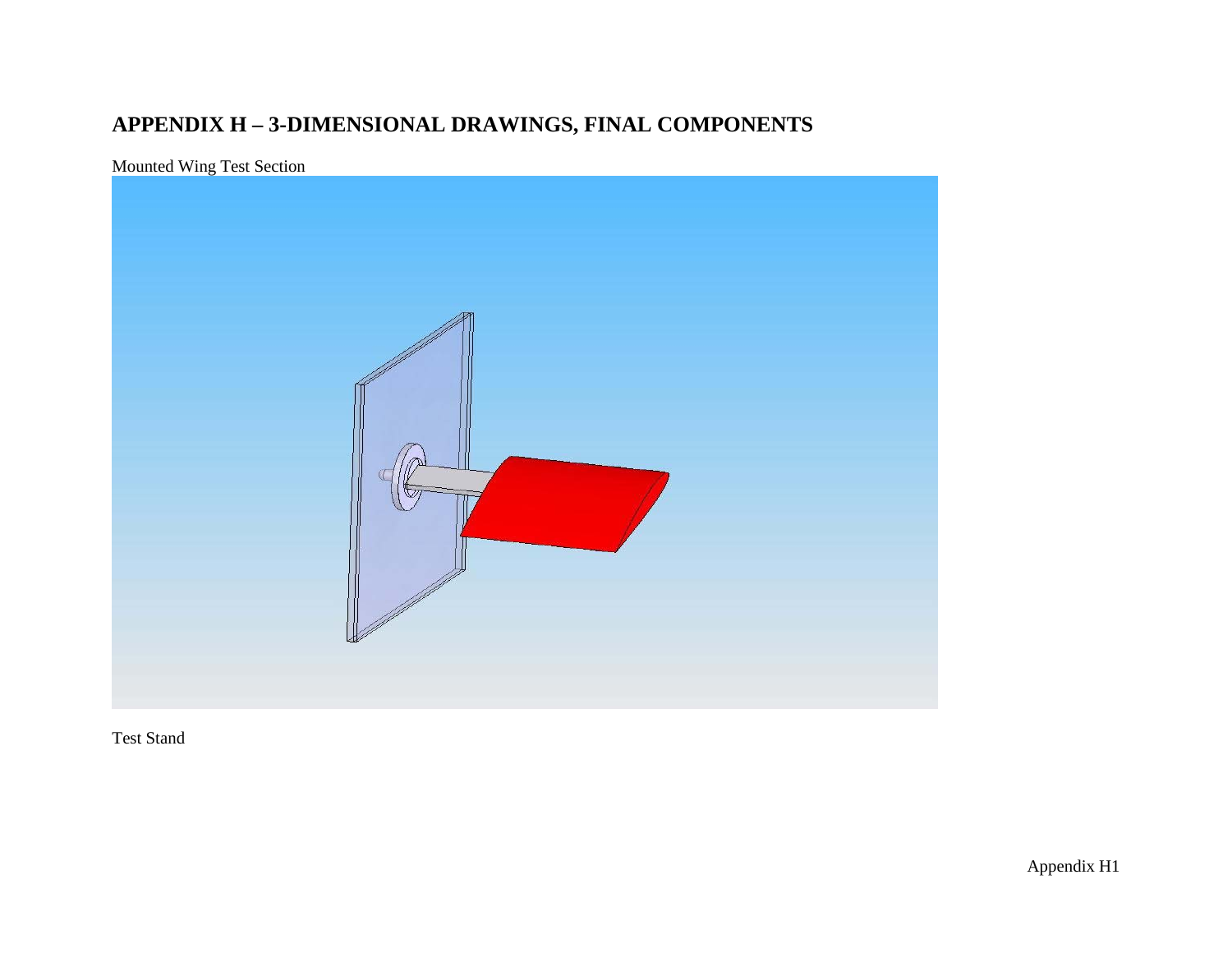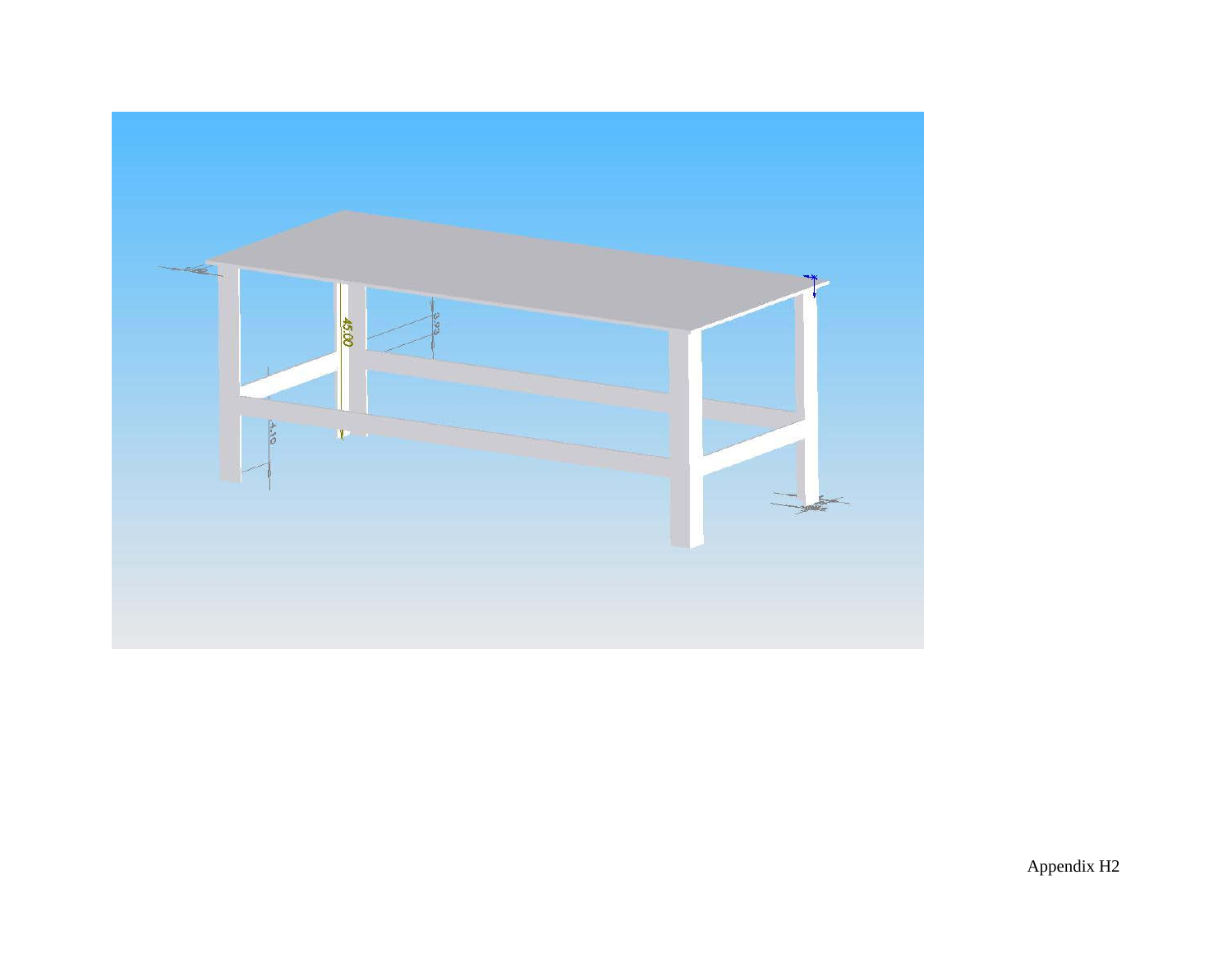# **APPENDIX I – FINAL ASSEMBLY PICTURES**

Final Assembly



Manometer Set-up